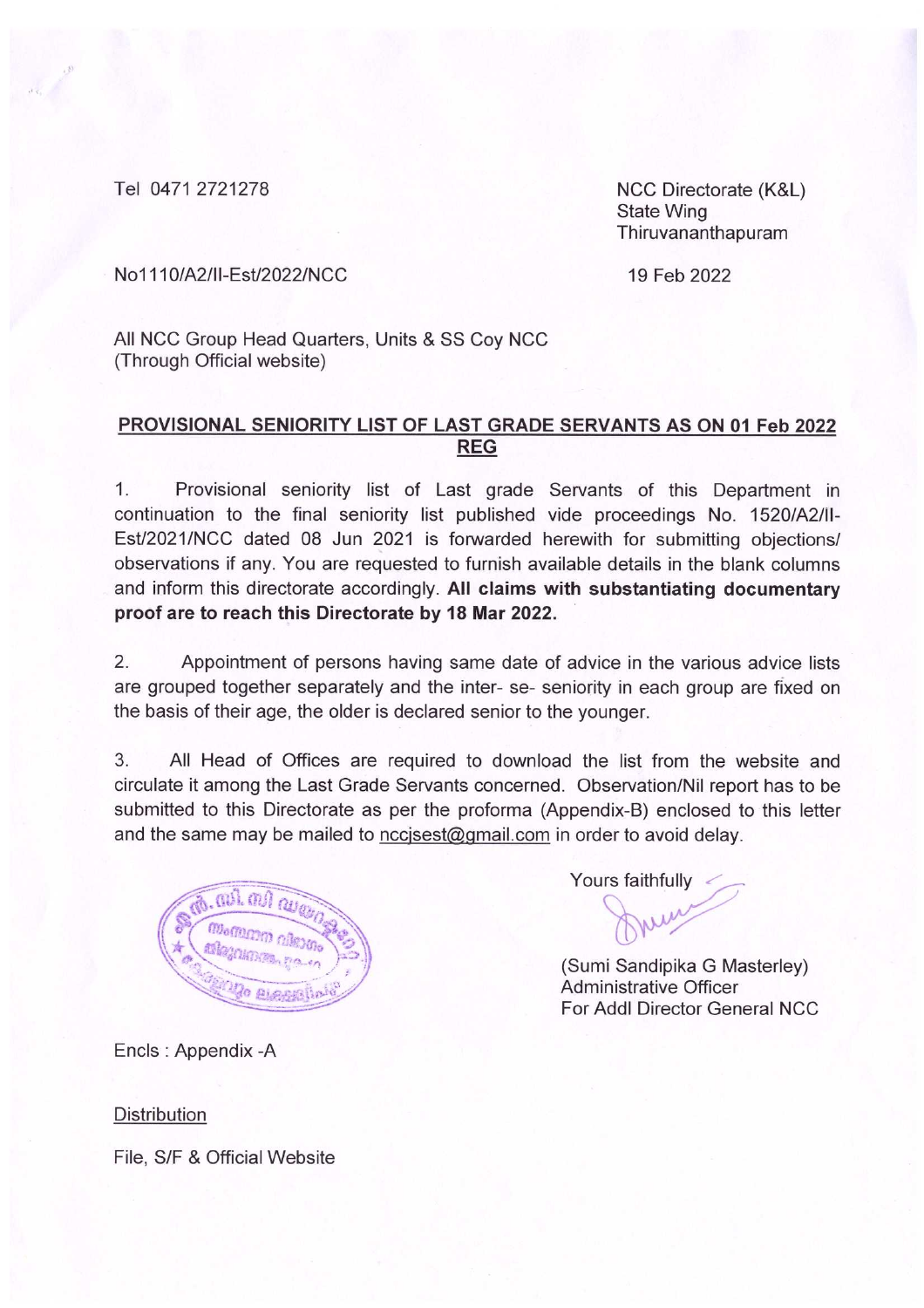## APPENDIX - B

## **PROFORMA**

The details in respect of the incumbents below of ............... (Office) as per the provisional seniority list of LGS published vide letter No1110/A2/II-Est/2022/NCC dated . . . . . . Feb 2022 has been verified and necessary observations are made against their respective names.

| SI No               | PEN, Name and Designation<br>of Employee | Observations/<br>Nil observation | Signature of<br>Employee |
|---------------------|------------------------------------------|----------------------------------|--------------------------|
|                     |                                          |                                  |                          |
| $\overline{2}$<br>3 |                                          |                                  |                          |
| 4                   |                                          |                                  |                          |
| 5                   |                                          |                                  |                          |

(Signature of SS/JS/Manager)

(Countersigned by OC Unit)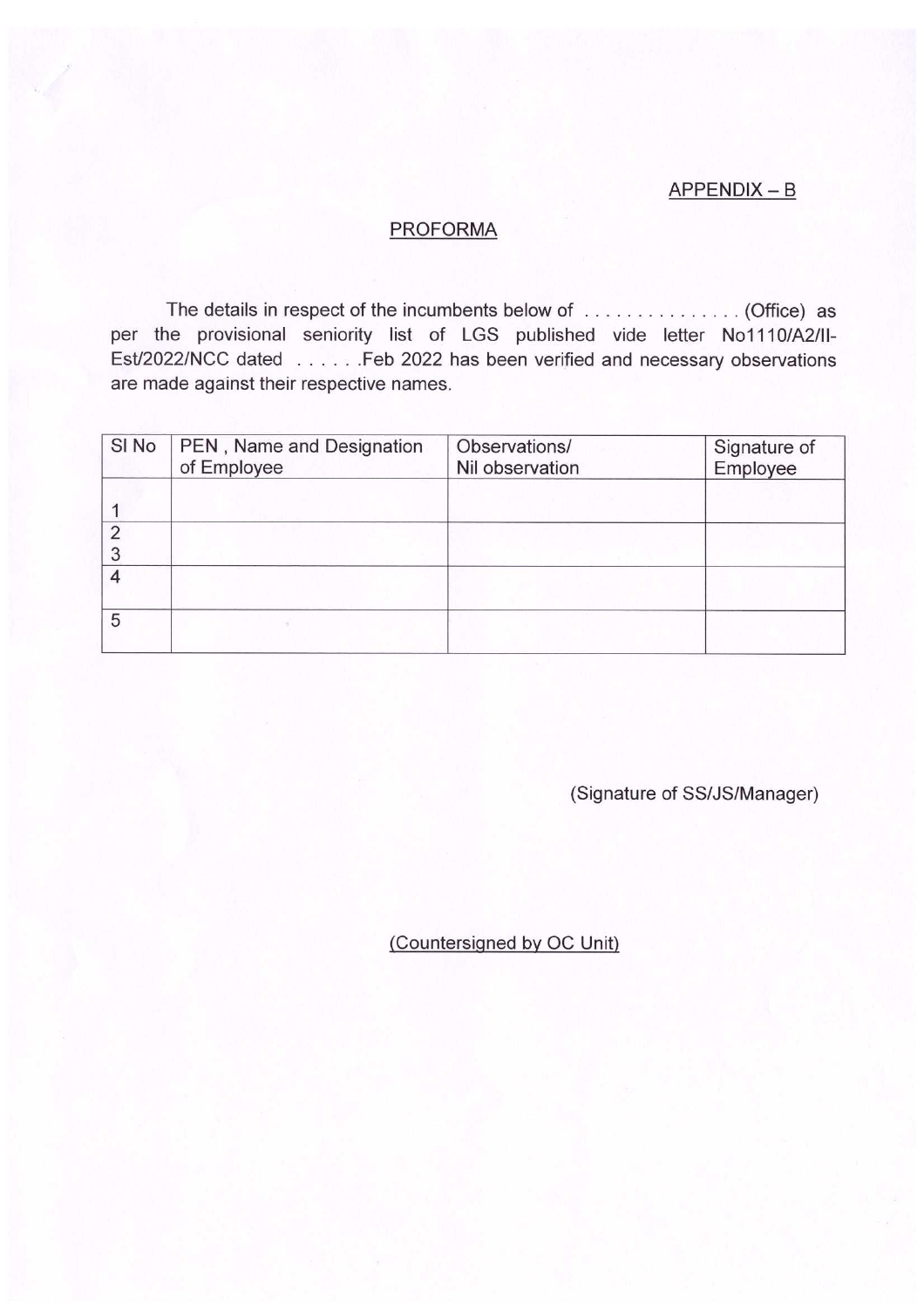|                      |                 |      |                               |               |                       |                    | Letter NV. TTTV/AZ/IPL3VZVZZ/NOO dated T9T ev Z0ZZ |                     |                                        |                                                                     |                                                                                                        |                                              |            |
|----------------------|-----------------|------|-------------------------------|---------------|-----------------------|--------------------|----------------------------------------------------|---------------------|----------------------------------------|---------------------------------------------------------------------|--------------------------------------------------------------------------------------------------------|----------------------------------------------|------------|
|                      |                 |      |                               |               |                       |                    |                                                    |                     |                                        | PROVISIONAL SENIORITY LIST OF LAST GRADE SERVANTS AS ON 31 Jan 2022 |                                                                                                        |                                              |            |
|                      |                 |      |                               |               |                       |                    |                                                    |                     |                                        |                                                                     | IN CONTINUATION TO THE FINAL SENIORITY LIST PUBLISHED VIDE LETTER No 1520/A2/Est/2021 DATED 08.06.2021 |                                              |            |
| S/No                 | Name of<br>post | Gde  | Name                          | Date of Birth | Date of<br>retirement | Date of<br>Advice  | Date of<br>order of<br>Appointment                 | Date of<br>Joining  | Date of<br>declaration<br>of probation | Date of<br>Confirmation                                             | Unit                                                                                                   | District in<br>which<br>presently<br>working | Remarks    |
|                      |                 |      | <b>PEN 384989</b>             |               |                       |                    |                                                    |                     |                                        |                                                                     |                                                                                                        |                                              |            |
| 1                    | Lascar          | HG   | Bensidharan G                 | 30.05.74      | 31.05.30              | 24.12.02           | 10.01.03                                           | 30.01.03            | 30.01.04                               |                                                                     | 1 (K) NU                                                                                               | <b>TVM</b>                                   | <b>CES</b> |
|                      |                 |      | PEN 385140                    |               |                       |                    |                                                    |                     |                                        |                                                                     |                                                                                                        |                                              |            |
| $\mathbf{2}^{\circ}$ | Chowkidar       | Gd-I | Shaji Kumar.NC                | 25.05.69      | 31.05.25              | 30.07.04           | 28.08.04                                           | 18.10.04            | 18.10.05                               | 18.10.04                                                            | 10 (K) Bn                                                                                              | <b>ALP</b>                                   |            |
|                      |                 |      | PEN 385450                    |               |                       |                    |                                                    |                     |                                        |                                                                     |                                                                                                        |                                              |            |
| 3                    | OA              | Gd-I | Moideen Koya.C                | 30.05.67      | 31.05.23              | 14.12.05           | 12.01.06                                           | 10.02.06            | 10.02.07                               | 10.02.06                                                            | 29 (K) BN                                                                                              | <b>MLP</b>                                   |            |
|                      |                 |      | PEN 385600                    |               |                       |                    |                                                    |                     |                                        |                                                                     |                                                                                                        |                                              |            |
| 4                    | OA              | Gd-I | Jayaraman.B                   | 15.09.67      | 30.09.23              | 25.10.08 02.12.08  |                                                    | 15.12.08            | 15.12.09                               | 15.12.08                                                            | 31 (K) BN                                                                                              | <b>KNR</b>                                   |            |
|                      |                 |      | PEN 488469                    |               |                       |                    |                                                    |                     |                                        |                                                                     |                                                                                                        |                                              |            |
| 5                    | Lascar          | Gd-I | Sasi.B                        | 05.05.66      | 31.05.22              | 17.05.10 02.06.10  |                                                    | 14.06.10            | 14.06.11                               | 14.06.11                                                            | $11(K)$ BN                                                                                             | <b>ALP</b>                                   |            |
|                      |                 | Gd-I | PEN 384852<br>Manikuttan.S    |               | 31.03.25              | 03.09.10 30.09.10  |                                                    | 06.10.2010 06.10.11 |                                        |                                                                     |                                                                                                        | <b>TVM</b>                                   |            |
| 6                    | Lascar          |      | PEN 695650                    | 20.03.69      |                       |                    |                                                    |                     |                                        |                                                                     | 3 (K) Bn                                                                                               |                                              |            |
| 7                    | Lascar          | Gd-I | Krishna Prasad K              | 28.10.86      | 31.10.42              | 14.05.12 03.07.12  |                                                    | 12.07.12            | 12.07.13                               | 12.07.12                                                            | 27 (K) Bn                                                                                              | <b>PKD</b>                                   | <b>CES</b> |
|                      |                 |      | <b>PEN 432477</b>             |               |                       |                    |                                                    |                     |                                        |                                                                     |                                                                                                        |                                              |            |
| 8                    | Lascar          | Gd-I | Sivan Thekkan                 | 15.05.68      | 31.05.24              | 29.01.13 15.02.13  |                                                    | 12.03.13            | 12.03.14                               | 12.03.13                                                            | 32 (K) Bn                                                                                              | <b>KNR</b>                                   |            |
| 9                    | Lascar          | Gd-I | <b>PEN 481623</b><br>Suresh E | 19.11.70      | 30.11.26              | 30.01.13 22.02.13  |                                                    | 06.03.13            | 06.03.14                               | 06.03.13                                                            | 30 (K) BN                                                                                              | <b>KKD</b>                                   |            |
|                      | Lascar          |      | PEN 384789                    |               |                       |                    |                                                    | 15.03.13            |                                        |                                                                     | 8 (K) Bn                                                                                               | <b>ALP</b>                                   |            |
| 10                   |                 | Gd-I | Muhamood Azad DH              | 20.03.67      | 31.03.23              | 30.01.13  04.03.13 |                                                    |                     | 15.03.14                               | 15.03.13                                                            |                                                                                                        |                                              |            |
| 11                   | Lascar          | Gd-I | PEN 490579<br>Hariprasad R    | 20.05.66      | 31.05.22              | 30.01.13 04.03.13  |                                                    | 13.03.13            | 13.03.14                               | 13.03.13                                                            | 8 (K) Bn                                                                                               | <b>ALP</b>                                   |            |
| 12                   | Lascar          | Gd-I | PEN 378176<br>Prasad G        | 30.05.68      | 31.05.24              | 30.01.13 15.02.13  |                                                    | 07.03.13            | 07.03.14                               | 07.03.13                                                            | 9 (K) Bn                                                                                               | <b>KLM</b>                                   |            |
| 13                   | OA              | Gd-I | PEN 384430<br>Shaji S         | 17.05.69      | 31.05.25              | 30.01.13           | 15.02.13                                           | 07.03.13            | 07.03.14                               | 07.03.13                                                            | 3 (K) Girls                                                                                            | <b>KLM</b>                                   |            |
|                      | Lascar          |      | PEN 478733<br>Suresh K        |               |                       |                    |                                                    | 21.03.13            |                                        |                                                                     |                                                                                                        | <b>ALP</b>                                   |            |
| 14                   |                 | Gd-I | PEN 446570                    | 30.05.69      | 31.05.25              | 30.01.13  04.03.13 |                                                    |                     | 21.03.14                               | 21.03.13                                                            | 11 (K) Bn                                                                                              |                                              |            |
| 15                   | <b>OA</b>       | Gd-I | Marakkar TP                   | 31.05.68      | 31.05.24              | 30.01.13 22.02.13  |                                                    | 11.03.13            | 11.03.14                               |                                                                     | 9 (K) Girls                                                                                            | <b>KKD</b>                                   |            |
|                      |                 |      | PEN 498369                    |               |                       |                    |                                                    |                     |                                        |                                                                     |                                                                                                        | <b>ALP</b>                                   |            |
| 16                   | Lascar          | Gd-I | Surendran KT                  | 15.03.67      | 31.03.23              | 30.01.13 04.03.13  |                                                    | 15.04.13            | 15.04.14                               | 15.04.13                                                            | 11 (K) Bn                                                                                              |                                              |            |

Appendix A to NCC Dte (K&L) State Wing Letter No. 1110/A2/II-Est/2022/NCC dated 19 Feb 2022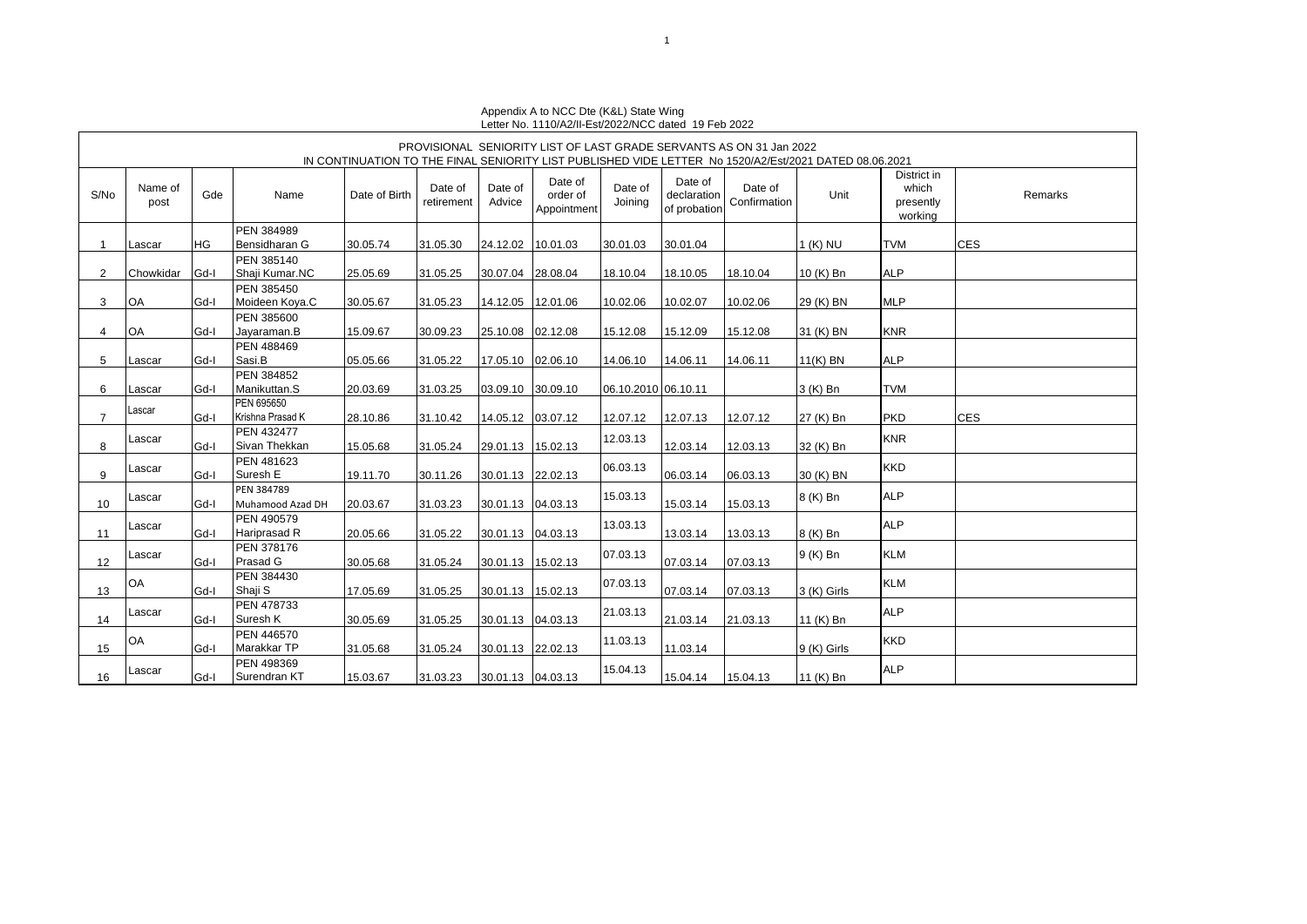| S/No | Name of<br>post | Gde   | Name                                               | Date of Birth | Date of<br>retirement | Date of<br>Advice | Date of<br>order of<br>Appointment | Date of<br>Joining | Date of<br>declaration<br>of probation | Date of<br>Confirmation | Unit        | District in<br>which<br>presently<br>working | Remarks                                                              |
|------|-----------------|-------|----------------------------------------------------|---------------|-----------------------|-------------------|------------------------------------|--------------------|----------------------------------------|-------------------------|-------------|----------------------------------------------|----------------------------------------------------------------------|
| 17   | Lascar          | Gd-I  | PEN 508726<br>Sudhakaran C                         | 04.05.64      | 31.05.24              | 30.01.13 05.04.13 |                                    | 24.04.13           | 24.04.14                               | 24.04.13                | 30 (K) BN   | <b>KKD</b>                                   |                                                                      |
| 18   | Lascar          | Gd-I  | PEN 364408<br>Prasad R                             | 10.05.72      | 31.05.28              | 30.01.13          | 15.02.13                           | 06.03.13           | 06.03.14                               | 06.03.13                | 9 (K) Bn    | <b>KLM</b>                                   |                                                                      |
| 19   | Lascar          | Gd-I  | PEN 384390<br>Sureshkumar KA                       | 31.05.72      | 31.05.28              | 31.01.13 19.02.13 |                                    | 11.03.13           | 11.03.14                               | 11.03.13                | 18 (K) Bn   | <b>EKM</b>                                   |                                                                      |
| 20   | Lascar          | Gd-I  | PEN 378555<br>Joy KT                               | 27.05.68      | 31.05.24              | 31.01.13          | 19.02.13                           | 08.03.13           | 08.03.14                               | 08.03.13                | 3 (K) Air   | <b>EKM</b>                                   |                                                                      |
| 21   | OA              | Gd-I  | <b>PEN 372142</b><br>Shaji John                    | 25.05.71      | 31.05.27              | 31.01.13          | 19.02.13                           | 07.03.13           | 07.03.14                               | 07.03.13                | 3 (K) Air   | <b>EKM</b>                                   |                                                                      |
| 22   | Lascar          | Gd-I  | PEN 393557<br><b>Binoy Paul</b>                    | 20.05.71      | 31.05.27              | 31.01.13 19.02.13 |                                    | 08.03.13           | 08.03.14                               | 08.03.13                | 18 (K) Bn   | <b>EKM</b>                                   |                                                                      |
| 23   | <b>OA</b>       | Gd-II | PEN 390678<br><b>Hussain OK</b>                    | 28.05.70      | 31.05.26              | 31.01.13          | 19.02.13                           | 18.03.13           |                                        |                         | 21 (K) Bn   | <b>EKM</b>                                   | Regularisation kept penuing que to<br>police verification Report Not |
| 24   | Lascar          | Gd-I  | PEN 391876<br>Chandra Shekara<br><b>Warrier TK</b> | 23.10.69      | 31.10.25              | 31.01.13 19.02.13 |                                    | 05.03.13           | 05.03.14                               | 05.03.13                | 22 (K) Bn   | <b>EKM</b>                                   |                                                                      |
| 25   | OA              | Gd-I  | PEN 381076<br>Abdul Gafoor CM                      | 14.05.68      | 31.05.24              | 01.02.13          | 15.02.13                           | 04.03.13           | 04.03.14                               | 04.03.13                | 28 (K) Bn   | <b>PKD</b>                                   |                                                                      |
| 26   | <b>OA</b>       | Gd-I  | PEN 384627<br>Krishnankutty N                      | 20.05.68      | 31.05.24              | 01.02.13 15.02.13 |                                    | 08.03.13           | 08.03.14                               | 08.03.13                | 27 (K) Bn   | <b>PKD</b>                                   |                                                                      |
| 27   | Lascar          | Gd-I  | PEN 378319<br>Unnikrishnan A                       | 25.05.68      | 31.05.24              | 05.02.13          | 22.02.13                           | 08.03.13           | 08.03.14                               | 08.03.13                | 24 (K) BN   | <b>TSR</b>                                   |                                                                      |
| 28   | Lascar          | Gd-I  | PEN 378338<br>Sureshkumar KA                       | 29.05.68      | 31.05.24              | 05.02.13          | 22.02.13                           | 08.03.13           | 08.03.14                               | 08.03.13                | 24 (K) BN   | <b>TSR</b>                                   |                                                                      |
| 29   | Lascar          | Gd-I  | PEN 378396<br>Yoosaf EA                            | 02.02.68      | 29.02.24              | 05.02.13 22.02.13 |                                    | 08.03.13           | 08.03.14                               | 08.03.13                | 24 (K) BN   | <b>TSR</b>                                   |                                                                      |
| 30   | Lascar          | Gd-I  | PEN 384503<br>Velayudhan V V                       | 03.05.66      | 31.05.22              | 05.02.13          | 22.02.13                           | 12.03.13           | 12.03.14                               | 12.03.13                | 7 (K) Girls | TSR                                          |                                                                      |
| 31   | OA              | Gd-I  | PEN 408845<br>Jaya Kumar N                         | 25.04.69      | 30.04.25              | 06.02.13          | 05.03.13                           | 14.03.13           | 14.03.14                               | 14.03.13                | 14 (K) BN   | <b>PTA</b>                                   |                                                                      |
| 32   | Lascar          | Gd-I  | PEN 503177<br>Johny MP                             | 24.05.64      | 31.05.24              | 18.03.13 09.04.13 |                                    | 22.04.13           | 22.04.14                               | 22.04.13                | 3 (K) Air   | <b>EKM</b>                                   |                                                                      |
| 33   | Lascar          | Gd-I  | PEN 511833<br>Yohannan KP                          | 25.05.67      | 31.05.27              | 18.03.13          | 09.04.13                           | 26.04.13           | 26.04.14                               | 26.04.13                | 7 (K) NU    | <b>EKM</b>                                   |                                                                      |
| 34   | OA              | Gd-I  | PEN 518860<br><b>Joy VA</b>                        | 01.05.67      | 30.04.27              | 18.03.13          | 09.04.13                           | 25.04.13           | 26.04.14                               | 25.04.13                | 22 (K) Bn   | <b>EKM</b>                                   |                                                                      |
| 35   | Lascar          | Gd-I  | PEN 518634<br>Suresh Kumar AK                      | 26.01.66      | 31.01.26              | 18.03.13 09.04.13 |                                    | 02.05.13           | 02.05.14                               | 02.05.13                | 21 (K) Bn   | <b>EKM</b>                                   |                                                                      |
| 36   | Lascar          | Gd-I  | PEN 516165<br>John Issac                           | 15.05.66      | 31.05.26              | 18.03.13 09.04.13 |                                    | 24.04.13           | 24.04.14                               | 24.04.13                | 18 (K) Bn   | <b>EKM</b>                                   |                                                                      |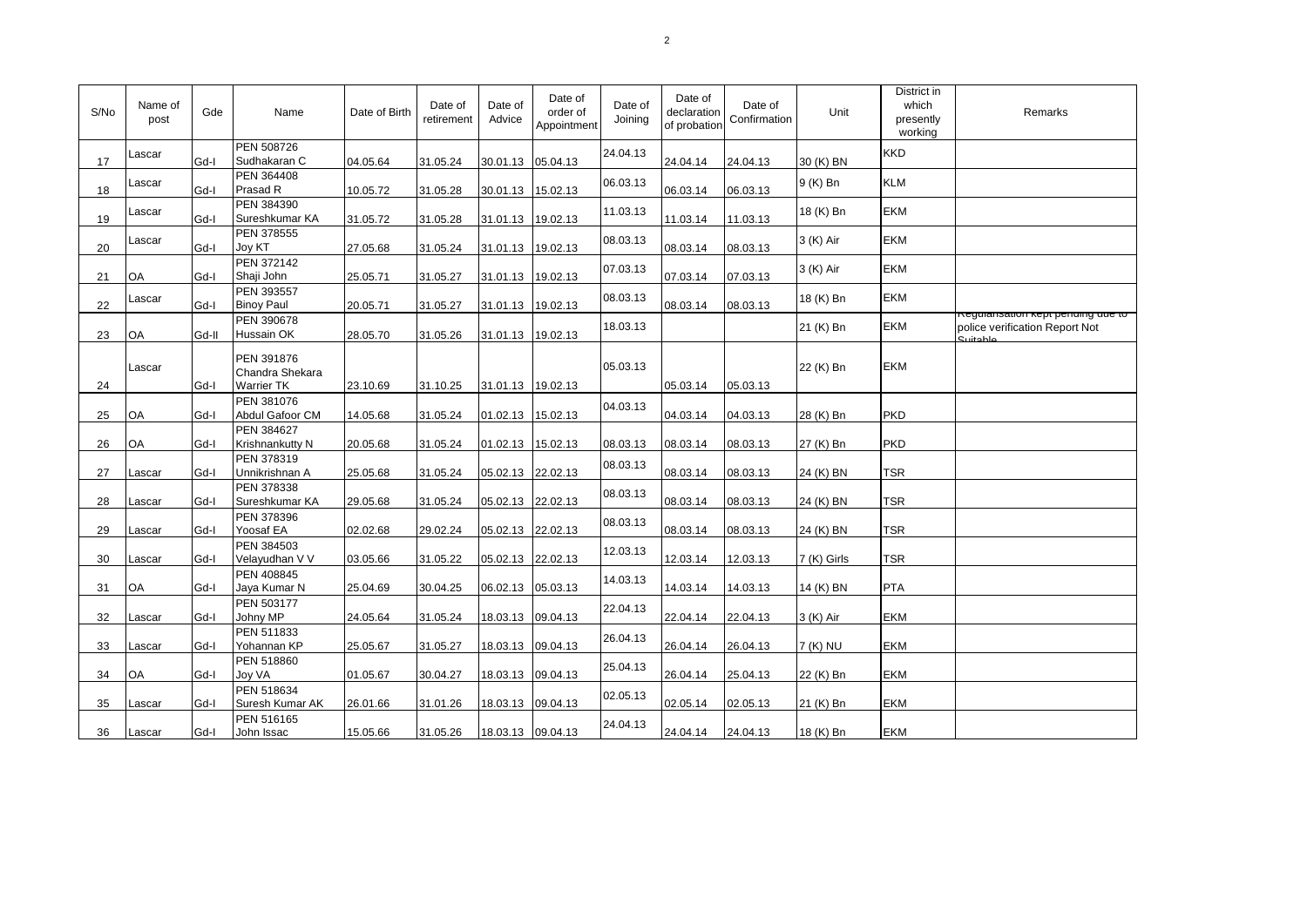| S/No | Name of<br>post | Gde  | Name                             | Date of Birth | Date of<br>retirement | Date of<br>Advice | Date of<br>order of<br>Appointment | Date of<br>Joining | Date of<br>declaration<br>of probation | Date of<br>Confirmation | Unit          | District in<br>which<br>presently<br>working | Remarks |
|------|-----------------|------|----------------------------------|---------------|-----------------------|-------------------|------------------------------------|--------------------|----------------------------------------|-------------------------|---------------|----------------------------------------------|---------|
| 37   | Lascar          | Gd-I | PEN 515047<br>Baby Mathai M      | 29.05.65      | 31.05.25              |                   | 18.03.13 09.04.13                  | 27.04.13           | 27.04.14                               | 27.04.13                | 18 (K) Bn     | <b>EKM</b>                                   |         |
| 38   | Lascar          | Gd-I | PEN 649809<br>Vijayakumar S      | 03.04.64      | 30.04.24              | 12.06.13          | 16.07.13                           | 23.07.13           | 23.07.14                               | 23.07.13                | 8 (K) Bn      | <b>ALP</b>                                   |         |
| 39   | Lascar          | Gd-I | <b>PEN 711111</b><br>Ullas P     | 30.05.80      | 31.05.40              | 12.06.13          | 16.07.13                           | 01.08.13           | 01.08.14                               | 01.08.13                | 10 (K) Bn     | <b>ALP</b>                                   |         |
| 40   | Lascar          | Gd-I | PEN 653615<br>Sumesh VP          | 20.05.72      | 31.05.28              |                   | 13.06.13 11.07.13                  | 22.07.13           | 22.07.14                               | 22.07.13                | 29 (K) Bn     | <b>MLP</b>                                   |         |
| 41   | Lascar          | Gd-I | PEN 650113<br>Sudheesh KR        | 15.02.63      | 28.02.23              | 17.06.13          | 08.07.13                           | 19.07.13           | 19.07.14                               | 19.07.13                | 7 (K) NU      | <b>EKM</b>                                   |         |
| 42   | Lascar          | Gd-I | PEN 636334<br>Subrahamanian MV   | 24.08.64      | 31.08.24              |                   | 17.06.13 08.07.13                  | 16.07.13           | 16.07.14                               | 16.07.13                | 21 (K) Bn     | <b>EKM</b>                                   |         |
| 43   | Lascar          | Gd-I | PEN 643750<br><b>Titus VA</b>    | 28.07.62      | 31.07.22              |                   | 17.06.13 08.07.13                  | 16.07.13           | 16.07.14                               |                         | 22 (K) Bn     | <b>EKM</b>                                   |         |
| 44   | Lascar          | Gd-I | PEN 668227<br>Mohanan C          | 22.05.66      | 31.05.26              |                   | 18.06.13 11.07.13                  | 18.07.13           | 18.07.14                               | 18.07.13                | 2 (K) Bn      | <b>TVM</b>                                   |         |
| 45   | Lascar          | Gd-I | PEN 674770<br>Saju S             | 27.05.69      | 31.05.29              |                   | 18.06.13 11.07.13                  | 22.07.13           | 22.07.14                               | 22.07.13                | 1 (K) Bn      | <b>TVM</b>                                   |         |
| 46   | OA              | Gd-I | PEN 674823<br>Ajith Kumar TR     | 30.05.71      | 31.05.27              |                   | 18.06.13 11.07.13                  | 01.08.13           | 01.08.14                               | 01.08.13                | 1 (K) Bn      | <b>TVM</b>                                   |         |
| 47   | Lascar          | Gd-I | PEN 669126<br>Banerji KC         | 22.10.66      | 31.10.26              |                   | 18.06.13 11.07.13                  | 24.07.13           | 24.07.14                               |                         | $9(K)$ NU NCC | <b>KKD</b>                                   |         |
| 48   | OA              | Gd-I | PEN 668157<br>Sudarsanan V       | 02.05.66      | 31.05.26              |                   | 18.06.13 11.07.13                  | 22.07.13           | 22.07.14                               | 22.07.13                | GP HQ, TVM    | <b>TVM</b>                                   |         |
| 49   | Lascar          | Gd-I | PEN 701041<br>Kumar VP           | 27.12.67      | 31.12.23              |                   | 18.06.13 11.07.13                  | 22.07.13           | 22.07.14                               | 22.07.13                | 2 (K) Bn      | <b>TVM</b>                                   |         |
| 50   | Lascar          | Gd-I | PEN 659513<br>M Sreekumar        | 25.05.66      | 31.05.26              |                   | 18.06.13 11.07.13                  | 19.07.13           | 19.07.14                               | 19.07.13                | 1 (K) Bn      | <b>TVM</b>                                   |         |
| 51   | <b>OA</b>       | Gd-I | PEN 655285<br>Madhusudhanan K    | 13.05.66      | 31.05.26              | 20.06.13 16.07.13 |                                    | 25.07.13           | 25.07.14                               | 25.07.13                | 23 (K) Bn     | <b>TSR</b>                                   |         |
| 52   | Lascar          | Gd-I | PEN 655580<br>Raju K             | 31.07.63      | 31.07.23              | 20.06.13          | 16.07.13                           | 24.07.13           | 24.07.14                               | 24.07.13                | 23 (K) Bn     | <b>TSR</b>                                   |         |
| 53   | Lascar          | Gd-I | PEN 665518<br>Thomas MT          | 11.05.62      | 31.05.22              | 20.06.13 16.07.13 |                                    | 24 07 13           | 24.07.14                               | 24.07.13                | 1 (K) R&V     | <b>TSR</b>                                   |         |
| 54   | Lascar          | Gd-I | PEN 710572<br>Cyriac Joseph      | 07.04.72      | 30.04.32              |                   | 12.07.13 29.07.13                  | 05.08.13           | 05.08.14                               | 05.08.13                | 18 (K) Bn     | <b>EKM</b>                                   |         |
| 55   | Lascar          | Gd-I | PEN 650928<br>Rajendran Pillai B | 20.05.65      | 31.05.25              |                   | 12.06.13 16.07.13                  | 22.07.13           | 22.07.14                               | 22.07.13                | 9 (K) Bn      | <b>KLM</b>                                   |         |
| 56   | Lascar          | Gd-I | PEN 657217<br>Shanavas M         | 30.05.70      | 31.05.30              |                   | 12.06.13 16.07.13                  | 24.07.13           | 24.07.14                               | 24.07.13                | 7 (K) Bn      | <b>KLM</b>                                   |         |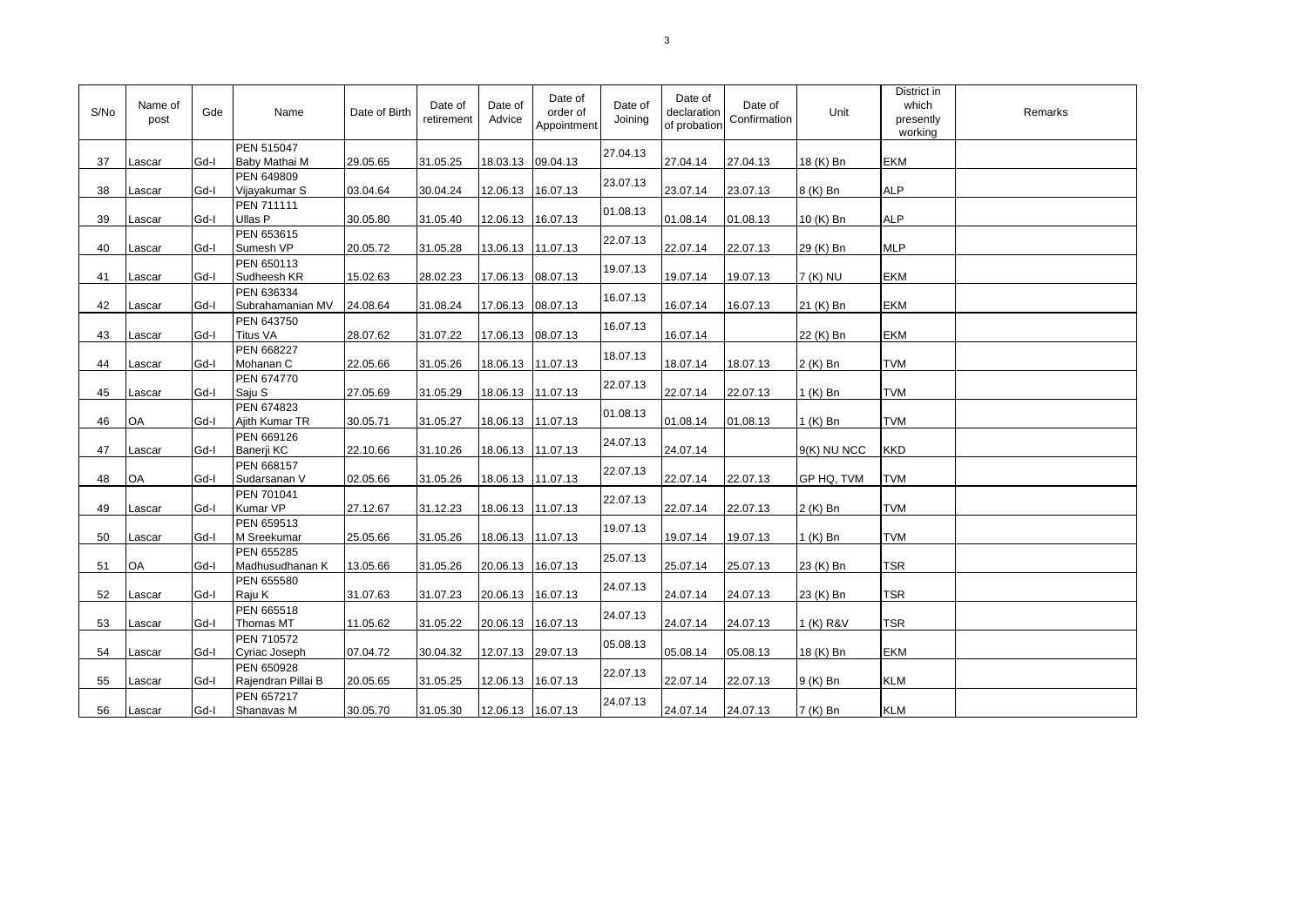| S/No | Name of<br>post | Gde  | Name                                     | Date of Birth | Date of<br>retirement | Date of<br>Advice | Date of<br>order of<br>Appointment | Date of<br>Joining | Date of<br>declaration<br>of probation | Date of<br>Confirmation | Unit            | District in<br>which<br>presently<br>working | Remarks  |
|------|-----------------|------|------------------------------------------|---------------|-----------------------|-------------------|------------------------------------|--------------------|----------------------------------------|-------------------------|-----------------|----------------------------------------------|----------|
| 57   | Lascar          | Gd-I | PEN 665924<br>Shaji G                    | 20.05.66      | 31.05.26              | 12.06.13          | 16.07.13                           | 29.07.13           | 29.07.13                               | 29.07.13                | 7 (K) Bn        | <b>KLM</b>                                   |          |
| 58   | Lascar          | Gd-I | PEN 395981<br><b>Benny George</b>        | 04.03.69      | 31.03.25              | 30.07.09          | 05.01.09                           | 16.09.09           | 16.09.10                               | 16.09.09                | 18 (K) Bn       | <b>EKM</b>                                   |          |
| 59   | Lascar          | Gd-I | PEN 712382<br>Suresh Kumar M             | 24.05.67      | 31.05.27              | 12.08.13          | 26.08.13                           | 19.09.13           | 19-09-2014 19.09.13                    |                         | 28 (K) Bn       | <b>PKD</b>                                   |          |
| 60   | Lascar          | Gd-I | PEN 712763<br>Ramanunni K                | 05.04.64      | 30.04.24              | 24.08.13          | 10.09.13                           | 23.09.13           | 23.09.14                               | 23.09.13                | 29 (K) Bn       | <b>MLP</b>                                   |          |
| 61   | OA              | Gd-I | PEN 715795<br>Sajimon K                  | 21.05.69      | 31.05.29              | 05.09.13 28.10.13 |                                    | 11.11.13           | 11.11.14                               | 11.11.13                | 1 (K) G (I) Coy | <b>ALP</b>                                   |          |
| 62   | OA              | Gd-I | PEN 714105<br>Ravikumar KK               | 28.11.62      | 30.11.22              | 24.09.13 21.07.13 |                                    | 21.10.13           | 21.10.14                               | 21.10.13                | 1 (K) R&V       | <b>TSR</b>                                   |          |
| 63   | Chowkidar       | Gd-I | PEN 715322<br>Satheesh Kumar P           | 30.04.64      | 30.04.24              | 25.09.13 28.10.13 |                                    | 07.11.13           | 07.11.14                               | 07.11.13                | 3 (K) Bn        | <b>TVM</b>                                   |          |
| 64   | Lascar          | Gd-I | PEN 716078<br>Anil Kumar C               | 25.05.66      | 31.05.26              | 25.09.13          | 28.10.13                           | 22.11.13           | 22.11.14                               | 22.11.13                | 1(K) Girls BN   | <b>TVM</b>                                   |          |
| 65   | Lascar          | Gd-I | PEN 715595<br>Anil Kumar M               | 25.05.68      | 31.05.28              | 25.09.13 28.10.13 |                                    | 13.11.13           | 13.11.14                               | 13.11.13                | $4(K)$ BN       | <b>TVM</b>                                   |          |
| 66   | OA              | Gd-I | PEN 715593<br>Suresh Kumar P             | 10.02.65      | 28.02.25              | 25.09.13          | 28.10.13                           | 04.11.13           | 04.11.14                               | 04.11.13                | 1 (K) Air       | <b>TVM</b>                                   |          |
| 67   | Lascar          | Gd-I | PEN 716150<br>Shajahan B                 | 03.04.70      | 30.04.30              | 25.09.13          | 28.10.13                           | 06.11.13           | 06.11.14                               | 06.11.13                | 3 (K) Bn        | <b>TVM</b>                                   |          |
| 68   | OA              | Gd-I | PEN 716084<br>Sathyadas J                | 28.05.63      | 31.05.23              | 25.09.13          | 28.10.13                           | 07.11.13           | 07.11.14                               | 07.11.13                | GP HQ, TVM      | <b>TVM</b>                                   |          |
| 69   | Lascar          | Gd-I | PEN 716143<br>Jayakumar BR               | 30.05.69      | 31.05.29              | 25.09.13 28.10.13 |                                    | 08.11.13           | 08.11.14                               | 08.11.13                | 3 (K) Bn        | <b>TVM</b>                                   |          |
| 70   | OA              | Gd-I | PEN 715965<br>Santhosh Kumar KS 25.04.65 |               | 30.04.25              | 25.09.13          | 28.10.13                           | 07.11.13           | 07.11.14                               | 07.11.13                | 1 (K) Girls     | <b>TVM</b>                                   |          |
| 71   | OA              | Gd-I | PEN 716081<br>Sivakumar K                | 30.05.64      | 31.05.24              | 25.09.13 28.10.13 |                                    | 06.11.13           | 06.11.14                               | 06.11.13                | 3 (K) Bn        | <b>TVM</b>                                   |          |
| 72   | Lascar          | Gd-I | PEN 714997<br>Jayaprakash CK             | 11.04.83      | 30.04.43              | 01.10.13          | 01.11.13                           | 07.11.13           | 07.11.14                               | 07.11.13                | 14(K) BN        | <b>PTA</b>                                   | SPL-Rect |
| 73   | Lascar          | Gd-I | PEN 715521<br>Mohanan PH                 | 04.04.87      | 30.04.47              | 07.10.13 06.11.13 |                                    | 15 11 13           | 15.11.14                               | 15.11.13                | 32 (K) Bn       | <b>KNR</b>                                   | SPL-Rect |
| 74   | Lascar          | Gd-I | PEN 716713<br>Reji Kumar K               | 25.05.67      | 31.05.27              | 24.10.13 02.12.13 |                                    | 06.12.13           | 06.12.14                               | 06.12.13                | 9 (K) Bn        | <b>KLM</b>                                   |          |
| 75   | Lascar          | Gd-I | PEN 611317<br>Murukan PK                 | 04.05.67      | 31.05.27              | 31.10.13 27.11.13 |                                    | 09.12.13           | 09.12.14                               | 09.12.13                | 22 (K) Bn       | <b>EKM</b>                                   |          |
| 76   | OA              | Gd-I | PEN 717196<br>Shaji KC                   | 14.04.67      | 30.04.27              | 31.10.13 27.11.13 |                                    | 09.12.13           | 09.12.14                               | 09.12.13                | 18 (K) Bn       | <b>EKM</b>                                   |          |
| 77   | Lascar          | Gd-I | PEN 720579<br>Pavithran KV               | 15.02.62      | 28.02.22              | 19.11.13 24.01.14 |                                    | 01.02.14           | 01.02.15                               | 01.02.14                | 9 (K) NU        | <b>KKD</b>                                   |          |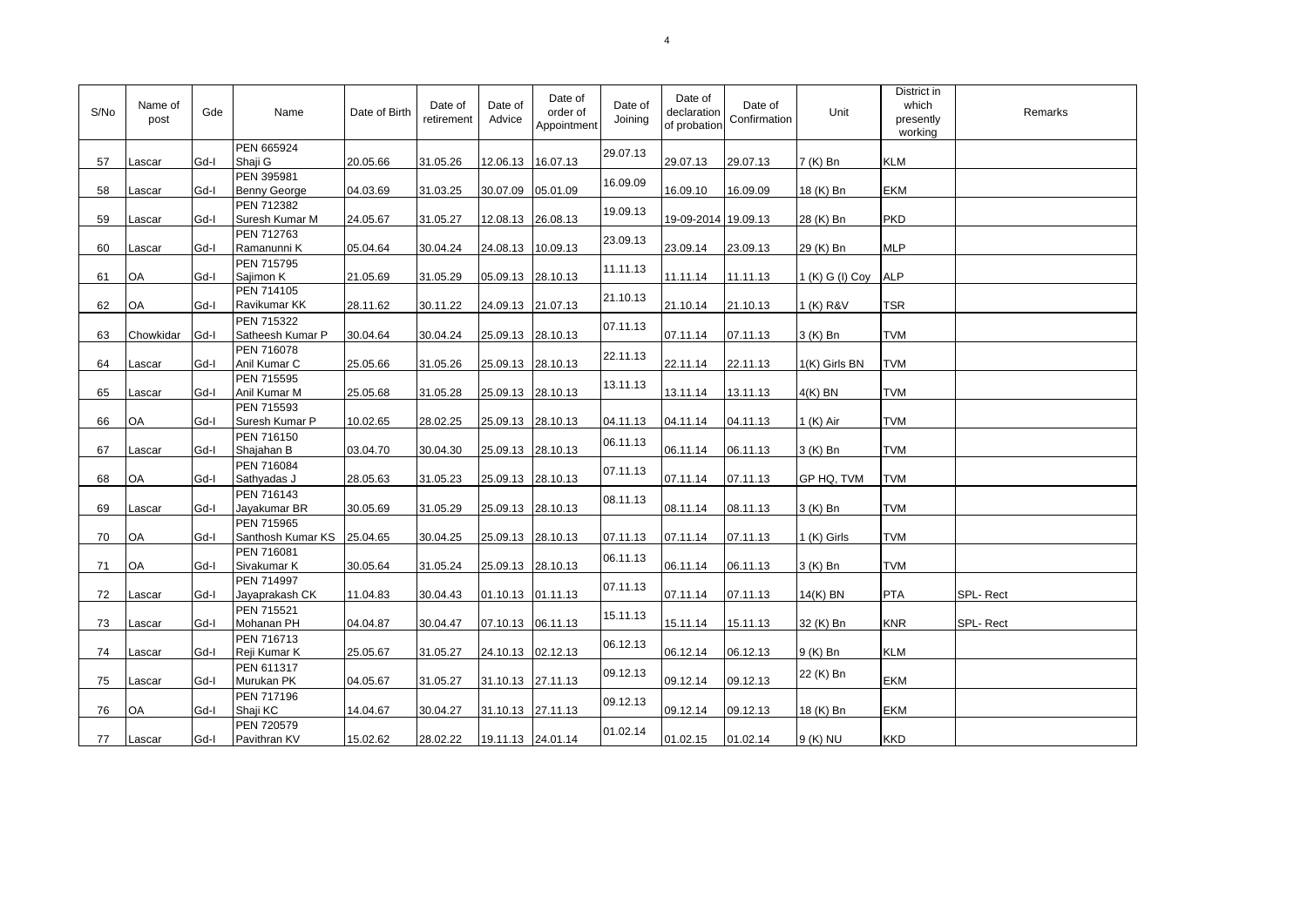| S/No | Name of<br>post | Gde  | Name                                     | Date of Birth | Date of<br>retirement | Date of<br>Advice | Date of<br>order of<br>Appointment | Date of<br>Joining | Date of<br>declaration<br>of probation | Date of<br>Confirmation | Unit          | District in<br>which<br>presently<br>working | Remarks                                                      |
|------|-----------------|------|------------------------------------------|---------------|-----------------------|-------------------|------------------------------------|--------------------|----------------------------------------|-------------------------|---------------|----------------------------------------------|--------------------------------------------------------------|
| 78   | OA              | Gd-I | PEN 691460<br>Jayarajan K                | 20.05.62      | 31.05.22              | 19.11.13 24.01.14 |                                    | 01.02.14           | 01.02.15                               | 01.02.14                | 1(K) Arty Bty | <b>KNR</b>                                   |                                                              |
| 79   | Lascar          | Gd-I | PEN 704673<br>Chandran TT                | 30.05.66      | 31.05.22              | 19.11.13          | 02.01.14                           | 01.02.14           | 01.02.15                               | 01.02.14                | 9 (K) Girls   | <b>KKD</b>                                   |                                                              |
| 80   | Gd-I            | Gd-I | PEN 718245<br>Satheesh M                 | 20.04.63      | 30.04.23              | 23.11.13 17.12.13 |                                    | 01.01.14           | 01.01.15                               | 01.01.14                | 29 (K) Bn     | <b>MLP</b>                                   |                                                              |
| 81   | Lascar          | Gd-I | PEN 718162<br>Subramanian K              | 15.02.64      | 29.02.24              | 23.11.13 17.12.13 |                                    | 01.01.14           | 01.01.15                               | 01.01.14                | 29 (K) Bn     | <b>MLP</b>                                   |                                                              |
| 82   | Lascar          | Gd-I | PEN 718616<br>Venugopalan VP             | 05.01.65      | 31.01.25              | 09.12.13 02.01.14 |                                    | 15.01.14           | 15.01.15                               |                         | 28(K) Bn      | PKD                                          |                                                              |
| 83   | Lascar          | Gd-I | PEN 720216<br>Vikraman T                 | 30.05.66      | 31.05.26              | 02.01.14 24.01.14 |                                    | 01.02.14           | 01.02.15                               | 01.02.14                | 1(K) Arty Bty | <b>KNR</b>                                   |                                                              |
| 84   | Lascar          | Gd-I | PEN 723039<br>Jose PD                    | 18.05.62      | 31.05.22              | 25.01.14          | 18.02.14                           | 04.03.14           | 04.03.15                               | 04.03.14                | 9 (K) NU      | <b>KKD</b>                                   | SPL- Rect Redeployed to 5(K) Bn<br>Mananthawadi wef 18.02.19 |
| 85   | OA              | Gd-I | PEN 724133<br>Rajasekharan Nair S        | 24.05.68      | 31.05.24              | 25.01.14          | 10.02.14                           | 17.02.14           | 29.01.16                               | 17.02.14                | 4 (K) Bn      | <b>TVM</b>                                   | Opted KSR Part-III Pension<br>Scheme                         |
| 86   | OA              | Gd-I | PEN 721765<br>Dileep Kumar S             | 02.06.64      | 03.06.24              | 25.01.14          | 10.02.14                           | 12.02.14           | 12.02.15                               | 12.02.14                | NCC Dte       | <b>TVM</b>                                   |                                                              |
| 87   | Lascar          | Gd-I | <b>PEN 417176</b><br>Sunil Kumar G       | 05.04.70      | 30.04.30              | 25.01.14          | 10.02.14                           | 13.02.14           | 06.05.15                               | 13.02.14                | 4 (K) Bn      | <b>TVM</b>                                   |                                                              |
| 88   | <b>OA</b>       | Gd-I | PEN 723357<br>Sivaraman KV               | 27.03.62      | 31.03.22              | 04.02.14          | 27.02.14                           | 19.03.14           | 19.03.15                               | 19.03.14                | 7 (K) Girls   | <b>TSR</b>                                   |                                                              |
| 89   | Lascar          | Gd-I | PEN 723333<br>Manjusha VR                | 19.05.76      | 31.05.36              | 05.02.14 27.02.14 |                                    | 13.03.14           | 13.03.15                               | 13.03.14                | GP HQs EKM    | <b>TSR</b>                                   | SPL-Rect                                                     |
| 90   | Lascar          | Gd-I | <b>PEN 724000</b><br>Sureshkumar AP      | 09.12.65      | 31.12.25              | 17.02.14          | 14.03.14                           | 20.03.14           | 20.03.15                               | 20.03.14                | 16 (K) Bn     | <b>KTM</b>                                   |                                                              |
| 91   | Lascar          | Gd-I | PEN 707350<br>Anilkumar K                | 20.05.67      | 31.05.23              | 17.02.14          | 14.03.14                           | 03.04.14           | 03.04.15                               | 03.04.14                | 5 (K) NU      | <b>KTM</b>                                   | Opted KSR Part-III Pension<br>Scheme                         |
| 92   | Lascar          | Gd-I | <b>PEN 724174</b><br>Abraham MJ          | 10.05.70      | 31.05.30              | 17.02.14 14.03.14 |                                    | 25.03.14           | 25.03.15                               | 25.03.14                | 5 (K) Girls   | <b>KTM</b>                                   |                                                              |
|      |                 |      | PEN 724005<br>Radhakrishnan              |               |                       |                   |                                    | 20.03.14           |                                        |                         |               |                                              |                                                              |
| 93   | Lascar          | Gd-I | Chettiyar VP                             | 20.04.64      | 30.04.24              | 17.02.14 14.03.14 |                                    |                    | 20.03.15                               | 20.03.14                | 17 (K) Bn     | <b>KTM</b>                                   |                                                              |
| 94   | Lascar          | Gd-I | PEN 724076<br><b>Benny Mathew</b>        | 10.10.64      | 31.10.24              | 17.02.14          | 14.03.14                           | 24.03.14           | 24.03.15                               | 24.03.14                | 17 (K) Bn     | <b>KTM</b>                                   |                                                              |
| 95   | OA              | Gd-I | PEN 725899<br>Koya K                     | 14.02.67      | 28.02.27              | 12.03.14          | 08.04.14                           | 05.05.14           | 05.05.15                               | 05.05.14                | NCC Dte       | <b>TVM</b>                                   | Redeployed at 5(K) BN NCC                                    |
| 96   | Lascar          | Gd-I | PEN 724487<br>Saji D                     | 28.05.69      | 31.05.29              | 12.03.14 24.03.14 |                                    | 02.04.14           | 18.11.15                               | 02.04.14                | 4 (K) Bn      | <b>TVM</b>                                   |                                                              |
| 97   | Lascar          | Gd-I | <b>PEN 725102</b><br>Sasidharan Pillai B | 31.05.62      | 31.05.22              | 14.03.14 31.03.14 |                                    | 09.04.14           | 09.04.15                               | 09.04.14                | 7 (K) Bn      | <b>KLM</b>                                   |                                                              |
| 98   | Lascar          | Gd-I | PEN 728072<br>Ramachandran P             | 24.05.64      | 31.05.24              | 24.03.14 15.05.14 |                                    | 29.05.14           | 29.05.15                               | 29.05.14                | 11 (K) Bn     | <b>ALP</b>                                   |                                                              |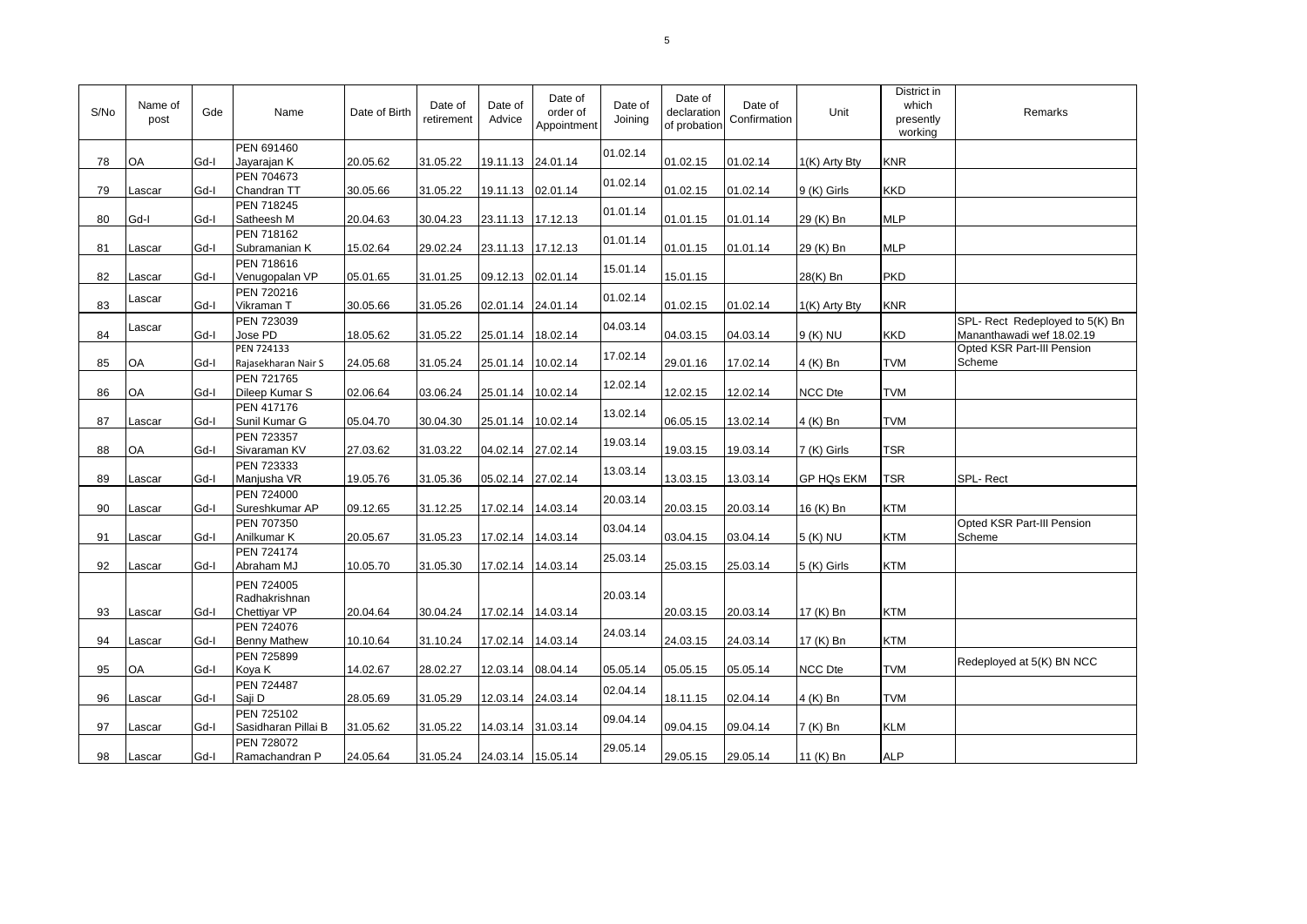| S/No | Name of<br>post | Gde   | Name                                        | Date of Birth | Date of<br>retirement | Date of<br>Advice | Date of<br>order of<br>Appointment | Date of<br>Joining | Date of<br>declaration<br>of probation | Date of<br>Confirmation | Unit           | District in<br>which<br>presently<br>working | Remarks |
|------|-----------------|-------|---------------------------------------------|---------------|-----------------------|-------------------|------------------------------------|--------------------|----------------------------------------|-------------------------|----------------|----------------------------------------------|---------|
| 99   | OA              | Gd-I  | PEN 726364<br>Sreekumar CD                  | 09.12.64      | 31.12.24              | 08.04.14          | 02.05.14                           | 16.05.14           | 16.05.15                               | 16.05.14                | 24(K) BN       | <b>TSR</b>                                   |         |
| 100  | Lascar          | Gd-I  | PEN 726391<br>Krishna Kumar AS              | 02.03.62      | 31.03.22              | 08.04.14          | 02.05.14                           | 17.05.14           | 17.05.15                               | 17.05.14                | 23 (K) Bn      | <b>TSR</b>                                   |         |
| 101  | OA              | Gd-I  | PEN 728513<br>Sali Kumar PS                 | 01.12.68      | 30.11.28              | 05.05.14          | 20.05.14                           | 29.05.14           | 29.05.15                               | 29.05.14                | 15 (K) Bn      | <b>PTA</b>                                   |         |
| 102  | Lascar          | Gd-I  | PEN 730207<br>Vinod Kumar K                 | 31.05.69      | 31.05.29              | 03.06.14          | 23.06.14                           | 07.07.14           | 07.07.15                               | 07.07.14                | 9 (K) Girls    | <b>KKD</b>                                   |         |
| 103  | Lascar          | Gd-II | PEN 730993<br>Sunil Kumar K                 | 15.05.67      | 31.05.27              | 03.06.14 23.06.14 |                                    | 10.07.14           | 10.07.15                               | 10.07.14                | 30 (K) Bn      | <b>KKD</b>                                   |         |
| 104  | Lascar          | Gd-II | PEN 733254<br>Sibichen KT                   | 31.05.64      | 31.05.24              | 01.07.14 05.08.14 |                                    | 18.08.14           | 18.08.15                               | 18.08.14                | 5 (K) NU       | <b>KTM</b>                                   |         |
| 105  | Lascar          | Gd-II | PEN 732955<br>Soman NA                      | 27.05.64      | 31.05.24              | 01.07.14 05.08.14 |                                    | 14.08.14           | 14.08.15                               | 14.08.14                | 17 (K) Bn      | <b>KTM</b>                                   |         |
| 106  | Lascar          | Gd-II | PEN 733345<br>Salim J                       | 21.05.70      | 31.05.30              | 01.07.14          | 05.08.14                           | 18.08.14           | 18.08.15                               | 18.08.14                | 5 (K) Girls    | <b>KTM</b>                                   |         |
| 107  | Lascar          | Gd-II | PEN 733440<br>Sajimon KN                    | 01.05.67      | 30.04.27              | 01.07.14 05.08.14 |                                    | 20.08.14           | 20.08.15                               | 20.08.14                | 17 (K) Bn      | <b>KTM</b>                                   |         |
| 108  | Lascar          | Gd-II | PEN 733228<br>K Madhu                       | 20.05.72      | 31.05.32              | 01.07.14          | 05.08.14                           | 19.08.14           | 19.08.15                               | 19.08.14                | $16(K)$ BN     | <b>KTM</b>                                   |         |
| 109  | Lascar          | Gd-II | Muraleedharan Nair<br><b>TP</b>             | 15.05.63      | 31.05.23              | 08.10.14          | 24.10.14                           | 01.11.14           | 01.11.15                               | 01.11.14                | 14 (K) Bn      | <b>PTA</b>                                   |         |
| 110  | Lascar          | Gd-II | PEN 741961<br>Sasikumaran KG                | 25.01.64      | 31.01.24              | 25.10.14 13.11.14 |                                    | 27.11.14           | 12.01.16                               | 27.11.14                | 31 (K) BN      | <b>KNR</b>                                   |         |
| 111  | Lascar          | Gd-II | PEN 741203<br>Vinodkumar RI                 | 30.05.68      | 31.05.24              | 05.11.14 01.12.14 |                                    | 18.12.14           | 18.12.15                               |                         | 4 (K) Bn       | <b>TVM</b>                                   |         |
| 112  | Lascar          | Gd-II | PEN 740234<br>Somasekharan Nair AN 30.05.67 |               | 31.05.27              | 19.11.14          | 02.12.14                           | 10.12.14           | 10.12.15                               | 10.12.14                | 5 (K) Girls    | <b>KTM</b>                                   |         |
| 113  | Lascar          | Gd-II | PEN 746955<br>Gopakumar KS                  | 19.02.67      | 28.02.27              | 24.02.15          | 25.03.15                           | 22.04.15           | 22.04.16                               | 22.04.15                | 5 (K) Girls    | <b>KTM</b>                                   |         |
| 114  | Lascar          | Gd-II | PEN 746680<br>Joji Cherian                  | 20.04.72      | 30.04.32              | 24.02.15          | 25.03.15                           | 10.09.15           | 10.09.16                               | 10.09.15                | GP HQ, KTM     | <b>KTM</b>                                   |         |
| 115  | Lascar          | Gd-II | PEN 751170<br>Asokan PV                     | 25.05.70      | 31.05.30              | 11.05.15 16.06.15 |                                    | 03.07.15           | 03.07.16                               | 03.07.15                | 28 (K) Bn      | <b>PKD</b>                                   |         |
| 116  | Lascar          | Gd-II | PEN 752021<br>AK Sreekumaran                | 08.03.71      | 31.03.31              | 12.05.15          | 08.06.15                           | 02.07.15           | 02.07.16                               |                         | GP HQ, KKD     | <b>KKD</b>                                   |         |
| 117  | Lascar          | Gd-II | PEN 751916<br>Mohanan PG                    | 28.05.65      | 31.05.25              | 18.05.15          | 29.06.15                           | 17.07.15           | 17.07.16                               | 17.07.15                | 24 (K) BN      | <b>TSR</b>                                   |         |
| 118  | Chowkidar       | Gd-II | PEN 753444<br>Sadheesan Nair K              | 17.04.62      | 30.04.22              | 22.05.15          | 24.07.15                           | 31.07.15           | 31.07.16                               |                         | 4 (K) Bn       | <b>TVM</b>                                   |         |
| 119  | <b>OA</b>       | Gd-II | PEN 750669<br>Anil Baby R                   | 30.05.77      | 31.05.37              | 27.05.15 16.06.15 |                                    | 25.06.15           | 25.06.16                               | 25.06.15                | <b>NCC Dte</b> | <b>TVM</b>                                   |         |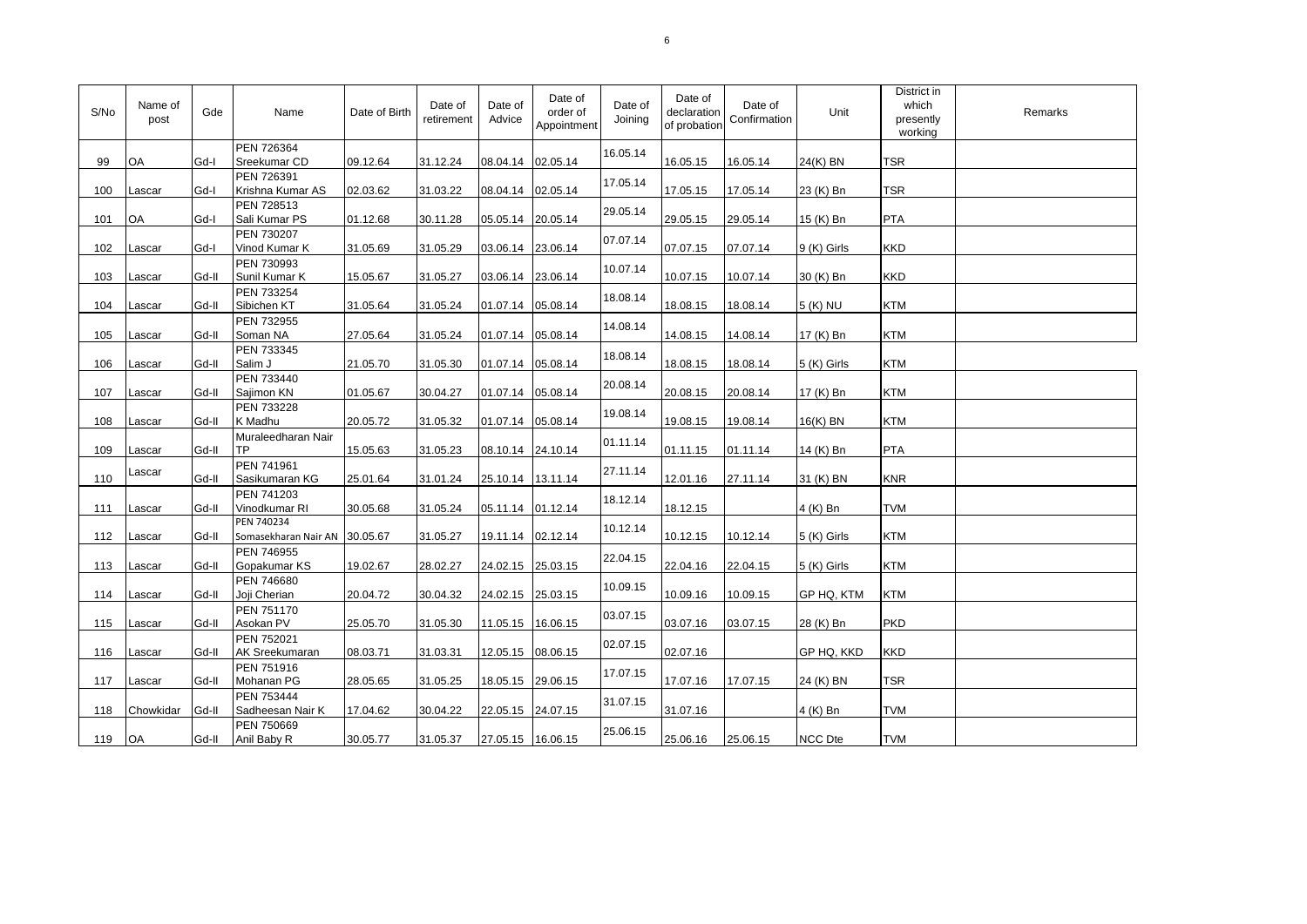| S/No | Name of<br>post | Gde   | Name                                      | Date of Birth | Date of<br>retirement | Date of<br>Advice | Date of<br>order of<br>Appointment | Date of<br>Joining | Date of<br>declaration<br>of probation | Date of<br>Confirmation | Unit            | District in<br>which<br>presently<br>working | Remarks |
|------|-----------------|-------|-------------------------------------------|---------------|-----------------------|-------------------|------------------------------------|--------------------|----------------------------------------|-------------------------|-----------------|----------------------------------------------|---------|
| 120  | Lascar          | Gd-II | <b>PEN 754444</b><br>Dineshan PV          | 08.05.67      | 31.05.27              | 06.06.15 04.08.15 |                                    | 19.08.15           | 09.08.16                               | 19.08.15                | 31 (K) BN       | <b>KNR</b>                                   |         |
| 121  | Lascar          | Gd-II | PEN 753196<br>Baiju MR                    | 16.02.64      | 29.02.24              |                   | 10.06.15 24.07.15                  | 30.07.15           | 30.07.16                               | 30.07.15                | 3 (K) Bn        | <b>TVM</b>                                   |         |
| 122  | Chowkidar       | Gd-II | PEN 754294<br>Chandran K                  | 10.04.64      | 30.04.24              |                   | 10.06.15 24.07.15                  | 05.08.15           | 05.08.16                               | 05.08.15                | 1 (K) Girls     | <b>TVM</b>                                   |         |
| 123  | Lascar          | Gd-II | PEN 754593<br>Ajoy Kumar KG               | 20.05.67      | 31.05.27              | 02.07.15 04.08.15 |                                    | 17.08.15           | 17.08.16                               |                         | 23 (K) Bn       | <b>TSR</b>                                   |         |
| 124  | Lascar          | Gd-II | PEN 755437<br>Abdul Latheef A             | 24.05.70      | 31.05.30              |                   | 14.07.15 25.08.15                  | 10.09.15           | 10.09.16                               | 10.09.15                | 15 (K) Bn       | <b>PTA</b>                                   |         |
| 125  | Lascar          | Gd-II | <b>PEN 755427</b><br>Jayakumar KJ         | 12.07.74      | 31.07.34              |                   | 14.07.15 25.08.15                  | 10.09.15           | 10.09.16                               |                         | 14 (K) Bn       | <b>PTA</b>                                   |         |
| 126  | Lascar          | Gd-II | PEN 755806<br>Nazer S                     | 01.05.65      | 30.04.25              |                   | 14.07.15 25.08.15                  | 10.09.15           | 10.09.16                               | 10.09.15                | 15 (K) Bn       | <b>PTA</b>                                   |         |
| 127  | Lascar          | Gd-II | PEN 757489<br>Satheesh Kumar J            | 15.08.62      | 31.08.22              |                   | 17.08.15 29.09.15                  | 05.10.15           | 05.10.16                               | 05.10.15                | 1 (K) Air       | <b>TVM</b>                                   |         |
| 128  | Lascar          | Gd-II | PEN 759252<br>Mathew George               | 15.05.70      | 31.05.30              | 21.08.15 05.10.15 |                                    | 09.11.15           | 09.11.16                               | 09.11.15                | 7 (K) Bn        | <b>KLM</b>                                   |         |
| 129  | Lascar          | Gd-II | PEN 759745<br>Remesan C                   | 22.05.71      | 31.05.31              |                   | 10.09.15 06.11.15                  | 19.11.15           | 19.11.16                               | 19.11.15                | 7 (K) NU        | EKM                                          |         |
| 130  | Lascar          | Gd-II | PEN 759694<br>Selvaraj S                  | 24.04.64      | 30.04.24              |                   | 11.09.15 06.11.15                  | 16.11.15           | 16.11.16                               | 16.11.15                | 21(K) Bn        | EKM                                          |         |
| 131  | Lascar          | Gd-II | PEN 760418<br>Narayanan Kutty M           | 15.04.65      | 30.04.25              | 09.10.15 20.11.15 |                                    | 02.12.15           | 02.12.16                               | 02.12.15                | 1(K)Girls(I)Coy | <b>ALP</b>                                   |         |
| 132  | Lascar          | Gd-II | PEN 761396<br>Joyi PJ                     | 17.05.65      | 31.05.25              |                   | 14.10.15 06.11.15                  | 23.11.15           | 23.11.16                               |                         | 4 (K) Bn        | <b>TVM</b>                                   |         |
| 133  | Lascar          | Gd-II | PEN 759686<br>Monikantan Nair P           | 29.05.65      | 31.05.25              |                   | 14.10.15 06.11.15                  | 13.11.15           | 13.11.16                               |                         | 4 (K) Bn        | <b>TVM</b>                                   |         |
| 134  | Lascar          | Gd-II | PEN 764238<br>Sasidharan K                | 31.05.66      | 31.05.26              | 30.11.15 17.12.15 |                                    | 22.01.16           | 22.01.17                               |                         | 31 (K) Bn       | <b>KNR</b>                                   |         |
| 135  | Lascar          | Gd-II | PEN 764282<br>Sunil Kumar S               | 10.03.68      | 31.03.28              | 15.12.15 06.01.16 |                                    | 18.01.16           | 18.01.17                               |                         | $1(K)$ BN       | <b>TVM</b>                                   |         |
| 136  | Lascar          | Gd-II | PEN 769060<br>Madhu Mohanan NK 10.04.65   |               | 30.04.25              | 03.02.16 02.03.16 |                                    | 10.03.16           | 10.03.17                               | 10.03.16                | 14 (K) Bn       | PTA                                          |         |
| 137  | Lascar          | Gd-II | <b>PEN 767764</b><br>Ajaya Kumar CN       | 16.05.69      | 31.05.29              | 03.02.16 02.03.16 |                                    | 11.03.16           | 11.03.17                               | 11.03.16                | 14 (K) Bn       | <b>PTA</b>                                   |         |
| 138  | OA              | Gd-II | PEN 767969<br>Chandrasekharan NP 07.04.65 |               | 30.04.25              |                   | 11.02.16 04.03.16                  | 14.03.16           | 14.03.17                               |                         | 11 (K) Bn       | <b>ALP</b>                                   |         |
| 139  | Lascar          | Gd-II | PEN 768159<br>Ramadas K                   | 12.05.68      | 31.05.28              |                   | 11.02.16 04.03.16                  | 14.03.16           | 14.03.17                               |                         | 8 (K) Bn        | <b>ALP</b>                                   |         |
| 140  | Lascar          | Gd-II | PEN 769291<br>Prakash V                   | 09.06.71      | 30.06.31              |                   | 18.02.16 17.03.16                  | 23.03.16           | 23.03.17                               | 23.03.16                | 7 (K) Bn        | <b>KLM</b>                                   |         |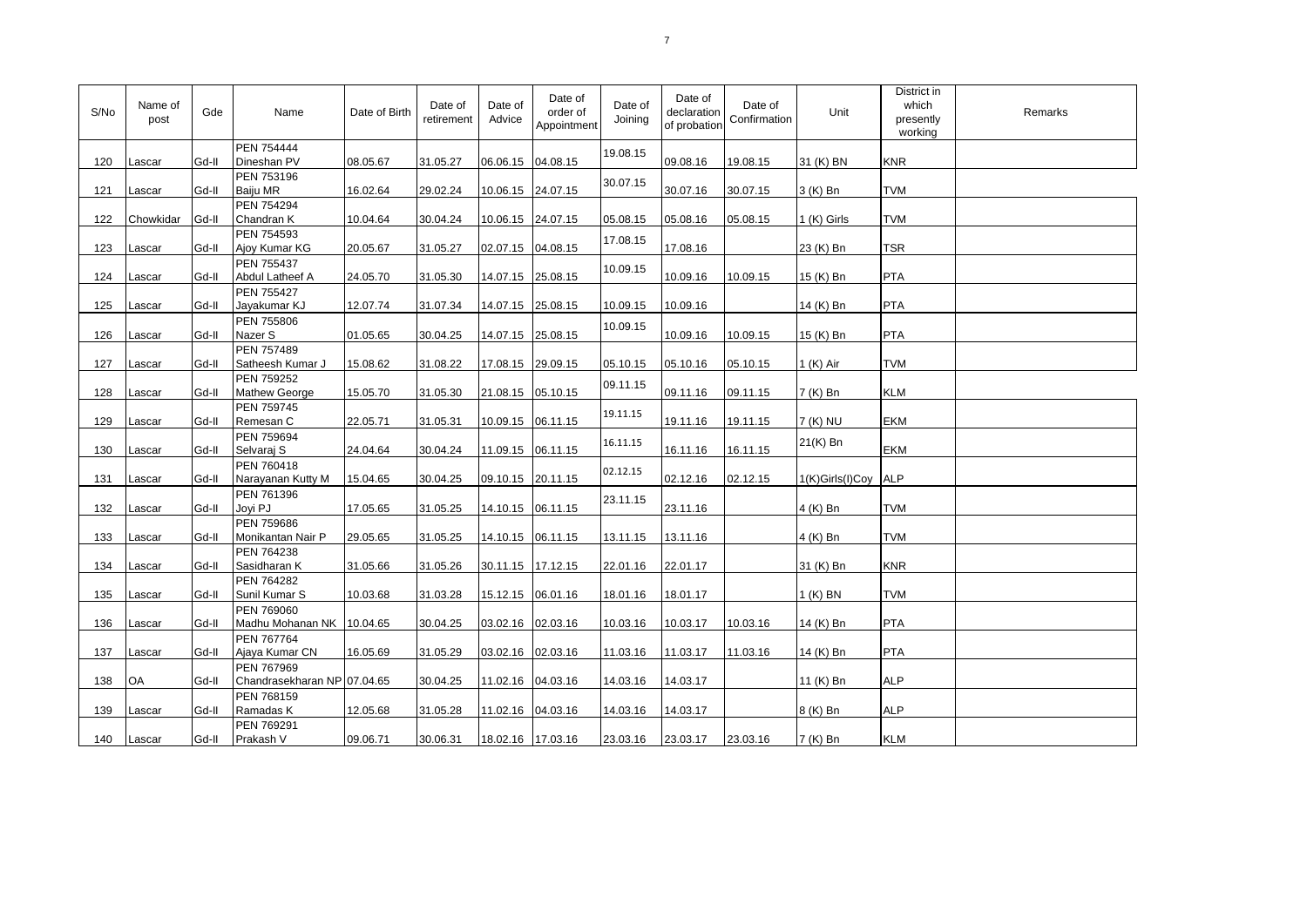| S/No | Name of<br>post | Gde   | Name                                              | Date of Birth | Date of<br>retirement | Date of<br>Advice | Date of<br>order of<br>Appointment | Date of<br>Joining | Date of<br>declaration<br>of probation | Date of<br>Confirmation | Unit             | District in<br>which<br>presently<br>working | Remarks |
|------|-----------------|-------|---------------------------------------------------|---------------|-----------------------|-------------------|------------------------------------|--------------------|----------------------------------------|-------------------------|------------------|----------------------------------------------|---------|
| 141  | Lascar          | Gd-II | PEN 768864<br>Unnikrishna Pillai T                | 17.04.67      | 30.04.27              | 25.02.16          | 17.03.16                           | 23.03.16           | 23.03.17                               | 23.03.16                | 9 (K) Bn         | <b>KLM</b>                                   |         |
| 142  | OA              | Gd-II | PEN 772416<br>Babu C                              | 02.03.65      | 31.03.25              | 21.03.16 25.04.16 |                                    | 10.05.16           | 05.10.17                               |                         | $30(K)$ BN       | <b>KKD</b>                                   |         |
| 143  | OA              | Gd-II | PEN 773132<br>Rahim M                             | 28.05.66      | 31.05.26              | 21.03.16          | 20.04.16                           | 04.05.16           | 04.05.17                               |                         | 5 (K) Girls      | <b>KTM</b>                                   |         |
| 144  | OA              | Gd-II | PEN 772575<br>Saidalavi V                         | 04.08.64      | 31.08.24              | 21.03.16 25.04.16 |                                    | 11.05.16           | 11.05.17                               |                         | 9(K) NU NCC      | <b>KKD</b>                                   |         |
| 145  | Lascar          | Gd-II | PEN 772741<br>Sunil Kumar AK                      | 19.05.73      | 31.05.33              | 21.03.16          | 25.04.16                           | 09.05.16           | 09.05.17                               | 09.05.16                | 30 (K) Bn        | <b>KKD</b>                                   |         |
| 146  | Lascar          | Gd-II | PEN 771833<br>Sathish GR                          | 05.03.68      | 31.03.28              | 23.03.16 15.04.16 |                                    | 02.05.16           | 02.05.17                               | 02.05.16                | 1 (K) Air        | <b>TVM</b>                                   |         |
| 147  | Lascar          | Gd-II | PEN 773420<br>Santhi Devan G                      | 23.09.67      | 30.09.27              | 23.03.16 09.05.16 |                                    | 02.06.16           | 02.06.17                               |                         | 7 (K) Girls      | <b>TSR</b>                                   |         |
| 148  | Lascar          | Gd-II | PEN 773523<br>Fizal VU                            | 16.05.71      | 31.05.31              | 23.03.16          | 09.05.16                           | 31.05.16           | 31.05.17                               |                         | 23 (K) Bn        | <b>TSR</b>                                   |         |
| 149  | OA              | Gd-II | PEN 772950<br>Biju W                              | 15.05.78      | 31.05.38              | 23.03.16 09.05.16 |                                    | 23.05.16           | 23.05.17                               | 23.05.16                | <b>NCC Dte</b>   | <b>TVM</b>                                   |         |
| 150  | Lascar          | Gd-II | PEN 771692<br>Sudheer Kizhakkeyil                 | 10.02.73      | 28.02.33              | 30.03.16          | 18.04.16                           | 28.04.16           | 28.04.17                               | 28.04.16                | 29 (K) Bn        | <b>MLP</b>                                   |         |
| 151  | Lascar          | Gd-II | PEN 776830<br>Shaji OG                            | 19.05.65      | 31.05.25              | 26.04.16          | 14.06.16                           | 08.07.16           | 08.07.17                               | 08.07.16                | 32 (K) Bn        | <b>KNR</b>                                   |         |
| 152  | Lascar          | Gd-II | <b>PEN 777645</b><br>Prabulla Chandran P 20.04.64 |               | 30.04.24              | 26.04.16          | 14.06.16                           | 08.07.16           | 08.07.17                               |                         | 31 (K) Bn        | <b>KNR</b>                                   |         |
| 153  | Lascar          | Gd-II | <b>PEN 774422</b><br>Prasannan R                  | 10.05.67      | 31.05.27              | 29.04.16          | 25.05.16                           | 09.06.16           | 09.06.17                               |                         | 16 (K) Bn        | <b>KTM</b>                                   |         |
| 154  | OA              | Gd-II | PEN 777313<br>Mohanan Pillai R                    | 21.05.62      | 31.05.22              | 14.06.16          | 29.06.16                           | 07.07.16           | 07.07.17                               |                         | 3 (K) NU         | <b>KLM</b>                                   |         |
| 155  | Lascar          | Gd-II | PEN 782926<br>Anilkumar K                         | 23.05.65      | 31.05.25              | 14.06.16          | 23.08.16                           | 09.09.16           | 09.09.17                               |                         | 11 (K) Bn        | <b>ALP</b>                                   |         |
| 156  | Lascar          | Gd-II | PEN 782873<br>Ullas K                             | 17.05.68      | 31.05.28              | 14.06.16          | 23.08.16                           | 09.09.16           | 09.09.17                               |                         | 10 (K) Bn        | <b>ALP</b>                                   |         |
| 157  | Lascar          | Gd-II | PEN 783055<br>Anilkumar <sub>PK</sub>             | 04.03.67      | 31.03.27              | 14.06.16 23.08.16 |                                    | 09.09.16           | 09.09.17                               |                         | $10(K)$ BN       | <b>ALP</b>                                   |         |
| 158  | Lascar          | Gd-II | PEN 780128<br>Sabu EV                             | 20.09.64      | 30.09.24              | 21.06.16          | 27.07.16                           | 08.08.16           | 08.08.17                               |                         | <b>GP HQ EKM</b> | <b>EKM</b>                                   |         |
| 159  | Lascar          | Gd-II | PEN 780098<br>Benny KP                            | 21.03.62      | 31.03.22              | 21.06.16          | 27.07.16                           | 11.08.16           | 11.08.17                               | 11.08.16                | 18 (K) Bn        | <b>EKM</b>                                   |         |
| 160  | <b>OA</b>       | Gd-II | PEN 779693<br>Suresh Kumar T                      | 12.05.71      | 31.05.31              | 22.06.16          | 20.07.16                           | 26.07.16           | 26.07.17                               |                         | 1 (K) NU         | <b>TVM</b>                                   |         |
| 161  | Lascar          | Gd-II | PEN 781157<br>Joy Joseph                          | 25.07.63      | 31.07.23              | 29.06.16 27.07.16 |                                    | 16.08.16           | 16.08.17                               |                         | 5 (K) NU         | <b>KTM</b>                                   |         |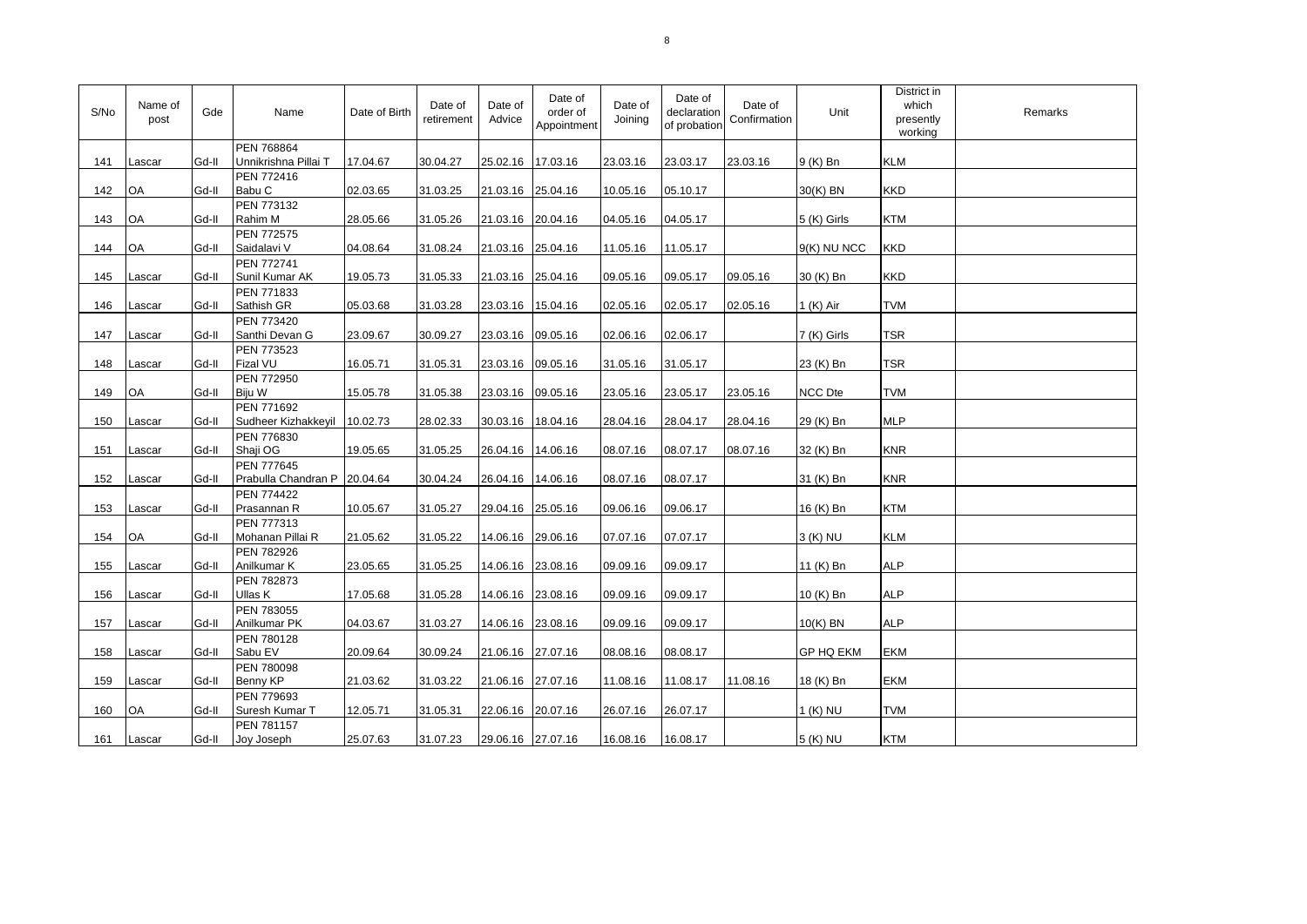| S/No | Name of<br>post | Gde   | Name                               | Date of Birth | Date of<br>retirement | Date of<br>Advice | Date of<br>order of<br>Appointment | Date of<br>Joining | Date of<br>declaration<br>of probation | Date of<br>Confirmation | Unit              | District in<br>which<br>presently<br>working | Remarks                      |
|------|-----------------|-------|------------------------------------|---------------|-----------------------|-------------------|------------------------------------|--------------------|----------------------------------------|-------------------------|-------------------|----------------------------------------------|------------------------------|
| 162  | Chowkidar       | Gd-II | <b>PEN 780156</b><br>James Stephen | 30.07.63      | 31.07.23              | 29.06.16          | 27.07.16                           | 05.08.16           | 05.08.17                               | 05.08.16                | 17 (K) Bn         | <b>KTM</b>                                   |                              |
| 163  | Lascar          | Gd-II | PEN 784942<br>Ajayakumar PJ        | 15.06.63      | 30.06.23              | 08.08.16          | 03.10.16                           | 18.10.16           | 18.10.17                               |                         | 16 (K) BN         | <b>KTM</b>                                   |                              |
| 164  | Lascar          | Gd-II | Venugopalan Nair P<br>S            | 10.05.67      | 31.05.27              | 19.08.16          | 05.09.16                           | 26.09.16           | 26.09.17                               |                         | 3 (K) Bn          | <b>TVM</b>                                   |                              |
| 165  | Lascar          | Gd-II | PEN 783215<br>Shamsudeen E         | 22.05.67      | 31.05.27              | 19.08.16          | 05.09.16                           | 23.09.16           | 23.09.17                               | <b>No</b>               | $1(K)$ Bn         | <b>TVM</b>                                   |                              |
| 166  | Lascar          | Gd-II | PEN 793107<br>Rasheedu A           | 31.05.74      | 31.05.34              | 29.11.16 29.12.16 |                                    | 09.01.17           | 09.01.18                               | 09.01.17                | 10(K) BN          | <b>ALP</b>                                   |                              |
| 167  | Lascar          | Gd-II | PEN 793634<br>Sajeevan P P         | 28.05.67      | 31.05.27              | 15.12.16 11.01.17 |                                    | 30.01.17           | 30.01.18                               |                         | <b>GP Hgs CLT</b> | <b>KKD</b>                                   |                              |
| 168  | OA              | Gd-II | PEN 795050<br>Suresh kumar KR      | 20.05.67      | 31.05.27              | 07.01.17          | 27.01.17                           | 10.02.17           | 10.02.18                               |                         | <b>GP HQs EKM</b> | <b>EKM</b>                                   |                              |
| 169  | Lascar          | Gd-II | PEN 799491<br>Dinesan OM           | 25.03.77      | 31.03.37              | 23.01.17          | 07.03.17                           | 29.03.17           | 29.03.18                               |                         | <b>GP HQ KLM</b>  | <b>KLM</b>                                   |                              |
| 170  | Chowkidar       | Gd-II | PEN 837919<br>Anil kumar G         | 31.05.1975    | 31.05.35              | 23.05.18          | 14.06.18                           | 03.07.18           | <b>Not</b><br>declared                 |                         | <b>GP HQ TVM</b>  | <b>TVM</b>                                   |                              |
| 171  | Lascar          | Gd-II | PEN 752033<br>Yoosaf PA            | 02.01.64      | 31.01.24              | 25.05.15          | 25.06.15                           | 20.07.15           | 20-07-2016 20.07.15                    |                         | 30(K) Bn          | <b>KKD</b>                                   | IDT wef 23.07.2018 from EKM. |
| 172  | OA              | Gd-II | PEN 558391<br>Anoop R S Nair       | 12.03.89      | 31.03.44              | 30.07.10          | 28.08.18                           | 17.09.18           | Not<br>declared                        |                         | <b>GP HQ TVM</b>  | <b>TVM</b>                                   | <b>CES</b>                   |
| 173  | Lascar          | Gd-II | PEN 723367<br>Dinesan P            | 13.05.69      | 31.05.29              | 17.02.14          | 14.03.14                           | 19.03.14           | 19.03.15                               | 19.03.14                | $11(K)$ BN        | <b>ALP</b>                                   | IDT wef 23.09.2019 from KTM  |
| 174  | Lascar          | Gd-II | PEN 755431<br>Jolly A              | 31.05.68      | 31.05.28              | 14.07.15          | 25.08.15                           | 10.09.15           | 10.09.16                               | 10.09.15                | 3(K) Girls Bn     | <b>KLM</b>                                   | IDT wef 05.12.2019 from PTA  |
| 175  | Lascar          | Gd-II | PEN 734059<br>Anikuttan S          | 27.05.66      | 31.05.26              | 01.07.14          | 05.08.14                           | 27.08.14           | 27.08.15                               | 27.08.14                | $3(K)$ BN         | <b>TVM</b>                                   | IDT wef 09.12.2019 from KTM  |
| 176  | Lascar          | Gd-II | <b>PEN 738474</b><br>Sanal Kumar C | 02.03.69      | 31.03.29              | 19.09.14          | 23.10.14                           | 29.10.14           | 29.10.15                               | 29.10.14                | 8(K)BN            | <b>ALP</b>                                   | IDT wef 19.12.2019 from TVM  |
| 177  | Lascar          | Gd-II | PEN 880700<br>Ramesh K             | 04.05.75      | 31.05.35              | 13.11.19          | 09.12.19                           | 23.12.19           | <b>Not</b><br>declared                 |                         | 3(K) Girls Bn     | <b>KLM</b>                                   |                              |
| 178  | <b>OA</b>       | Gd-II | PEN 732994<br>Sunil D              | 25.05.71      | 31.05.31              | 01.07.14 05.08.14 |                                    | 14.08.14           | 14.08.15                               | 14.08.14                | $10(K)$ BN        | <b>ALP</b>                                   | IDT wef 01.01.2020 from KTM  |
| 179  | Lascar          | Gd-II | PEN 740809<br>Varghese Skariya     | 08.06.62      | 30.06.22              | 19.11.14          | 02.12.14                           | 10.12.14           | 10.12.15                               | 10.12.14                | $9(K)$ BN         | <b>KLM</b>                                   | IDT wef 14.01.2020 from KTM  |
| 180  | Lascar          | Gd-II | PEN 784646<br>Murukadas R          | 10.05.66      | 31.05.26              | 17.08.16          | 20.09.16                           | 06.10.16           | 06.10.17                               | 06.10.16                | $27(K)$ BN        | <b>PKD</b>                                   | IDT wef 20.01.2020 from EKM  |
| 181  | Chowkidar       | Gd-II | PEN 892182<br>Anas K               | 17.03.77      | 31.03.37              | 26.02.20          | 27.05.20                           | 22.06.20           | Not<br>declared                        |                         | <b>GP HQs KLM</b> | <b>KLM</b>                                   | <b>LWA</b>                   |
| 182  | Lascar          | Gd-II | PEN 892689<br>Alfred R             | 29.03.76      | 31.03.36              | 21.05.20 23.06.20 |                                    | 29.06.20           | Not<br>declared                        |                         | 28(K) BN          | <b>PKD</b>                                   |                              |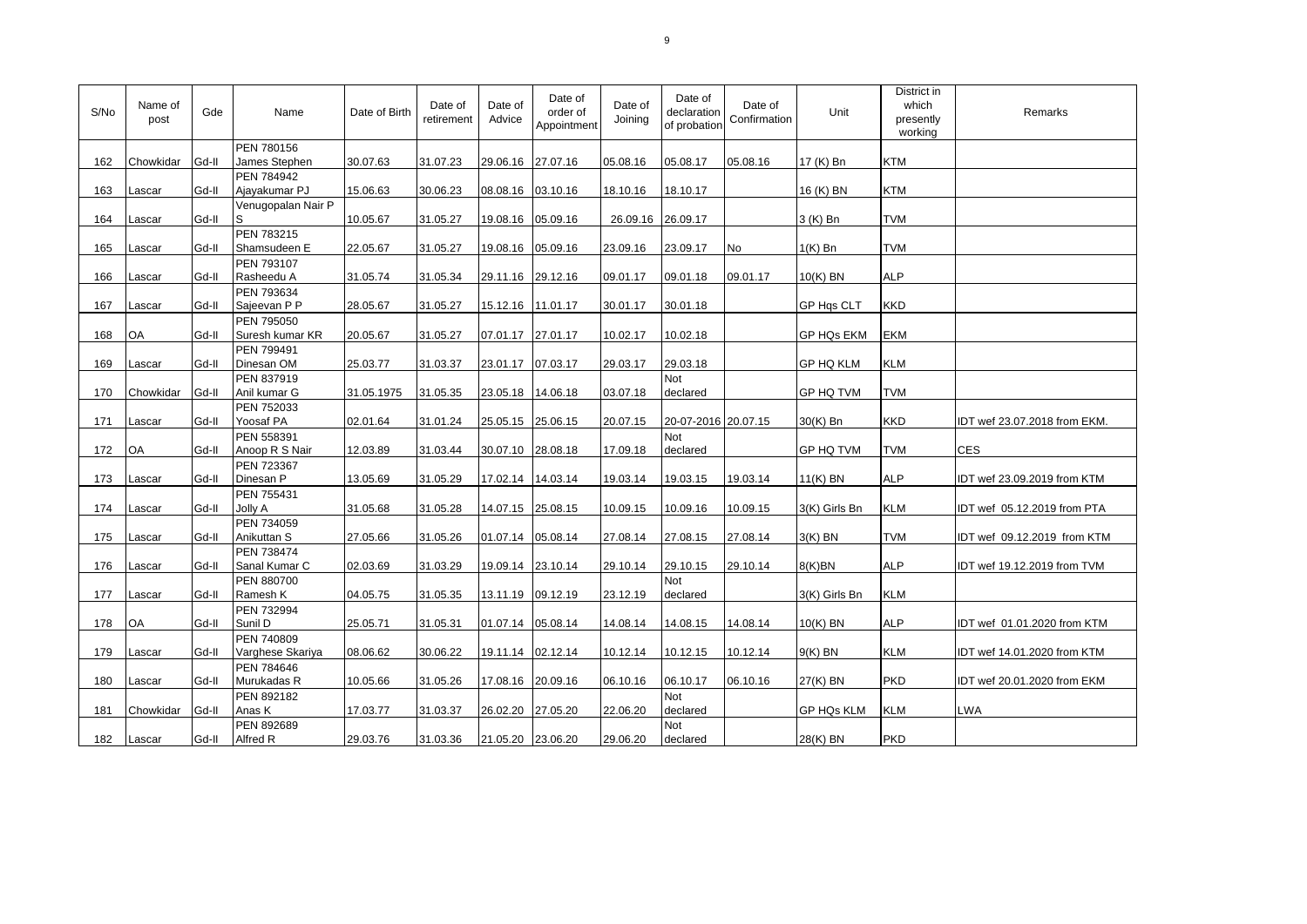| S/No | Name of<br>post | Gde   | Name                                    | Date of Birth | Date of<br>retirement | Date of<br>Advice  | Date of<br>order of<br>Appointment | Date of<br>Joining  | Date of<br>declaration<br>of probation | Date of<br>Confirmation | Unit              | District in<br>which<br>presently<br>working | Remarks  |
|------|-----------------|-------|-----------------------------------------|---------------|-----------------------|--------------------|------------------------------------|---------------------|----------------------------------------|-------------------------|-------------------|----------------------------------------------|----------|
| 183  | Chowkidar       | Gd-II | <b>PEN</b><br>Nibin H                   | 17.09.92      | 03.09.52              | 06.08.20           | 01.10.20                           | 12.10.20            | <b>Not</b><br>declared                 |                         | 3(K) Girls Bn     | <b>KLM</b>                                   | DA-CP-LD |
| 184  | Chowkidar       | Gd-II | <b>PEN</b><br>Biju Kumar PB             | 17.03.77      | 31.03.37              | 06.08.20           | 01.10.20                           | 19.10.20            | <b>Not</b><br>declared                 |                         | <b>GP HQs KLM</b> | KLM                                          |          |
| 185  | Lascar          | Gd-II | PEN 896547<br>Biju K                    | 30.05.77      | 31.05.37              | 06.08.20. 01.10.20 |                                    | 07.10.2020 declared | Not                                    |                         | 3(K) Girls Bn     | <b>KLM</b>                                   |          |
| 186  | Lascar          | Gd-II | <b>PEN</b><br>Sujith S                  | 09.03.78      | 31.03.38              | 06.08.20. 01.10.20 |                                    | 09.10.20            | Not<br>declared                        |                         | $3(K)$ NU         | <b>KLM</b>                                   |          |
| 187  | Lascar          | Gd-II | <b>PEN</b><br>Navas S                   | 28.05.72      | 29.02.32              | 06.08.20. 01.10.20 |                                    | 15.10.20            | Not<br>declared                        |                         | $3(K)$ NU         | <b>KLM</b>                                   |          |
| 188  | Chowkidar       | Gd-II | <b>PEN</b><br>Subash K                  | 19.05.77      | 31.05.37              | 06.08.20. 01.10.20 |                                    | 12.10.20            | <b>Not</b><br>declared                 |                         | $9(K)$ BN         | <b>KLM</b>                                   |          |
| 189  | Lascar          | Gd-II | PEN 896682<br>Suresh T                  | 31.05.81      | 31.05.41              | 06.08.20. 01.10.20 |                                    | 13.10.20            | Not<br>declared                        |                         | $7(K)$ BN         | <b>KLM</b>                                   |          |
| 190  | Chowkidar       | Gd-II | <b>PEN</b><br>Sebi CJ                   | 31.05.77      | 31.05.37              | 16.10.20           | 05.11.20                           | 18.11.20            | <b>Not</b><br>declared                 |                         | 23(K) BN          | <b>TSR</b>                                   |          |
| 191  | Chowkidar       | Gd-II | <b>PEN</b><br>Sulaiman P                | 20.04.71      | 30.04.31              | 16.10.20           | 05.11.20                           | 30.11.20            | <b>Not</b><br>declared                 |                         | 24.(K) BN         | <b>TSR</b>                                   |          |
| 192  | Chowkidar       | Gd-II | <b>PEN</b><br>Vijayan SV                | 13.04.68      | 30.04.28              | 16.10.20           | 05.11.20                           | 19.11.20            | <b>Not</b><br>declared                 |                         | 7(K) Girls BN     | <b>TSR</b>                                   |          |
| 193  | Chowkidar       | Gd-II | <b>PEN</b><br>Mukundan K                | 24.03.74      | 31.03.34              | 16.10.20           | 05.11.20                           | 16.11.20            | Not<br>declared                        |                         | $1(K)$ R&V Sqn    | <b>TSR</b>                                   |          |
| 194  | Lascar          | Gd-II | PEN 871486<br>Saji Kumar PC             | 31.05.77      | 31.05.37              | 23.10.20 19.11.20  |                                    | 11.12.20            | Not<br>declared                        |                         | $27(K)$ BN        | <b>PKD</b>                                   |          |
| 195  | Lascar          | Gd-II | PEN 901827<br>Amodh K                   | 13.05.80      | 31.05.40              | 23.10.20           | 19.11.20                           | 28.12.20            | <b>Not</b><br>declared                 |                         | $27(K)$ BN        | <b>PKD</b>                                   |          |
| 196  | Lascar          | Gd-II | <b>PEN</b><br>Anishad P                 | 30.05.82      | 31.05.42              | 23.10.20           | 19.11.20                           | 02.12.20            | Not<br>declared                        |                         | 28(K) BN          | <b>PKD</b>                                   |          |
| 197  | Lascar          | Gd-II | PEN 900503<br>Prasad N                  | 27.05.76      | 31.05.36              | 23.10.20           | 19.11.20                           | 01.12.2020 declared | Not                                    |                         | 27(K) BN          | <b>PKD</b>                                   |          |
| 198  | Masalchi        | Gd-II | PEN 899938<br>Shaju NA                  | 24.03.75      | 31.03.35              | 02.11.20           | 01.12.20                           | 07.12.20            | Not<br>declared                        |                         | <b>GP HQs KTM</b> | KTM                                          |          |
| 199  | Chowkidar       | Gd-II | <b>PEN</b><br>Syamkumar MR              | 15.05.67      | 31.05.27              | 02.11.20 01.12.20  |                                    | 09.12.20            | <b>Not</b><br>declared                 |                         | 16(K) BN          | <b>KTM</b>                                   |          |
| 200  | Chowkidar       | Gd-II | <b>PEN</b><br>Joseph Jacob              | 13.04.74      | 30.04.34              | 02.11.20 01.12.20  |                                    | 21.12.20            | Not<br>declared                        |                         | 5(K) Girls BN     | <b>KTM</b>                                   |          |
| 201  | Lascar          | Gd-II | PEN 900369<br>Sayed Muhamed PA 28.04.81 |               | 30.04.41              | 02.11.20 01.12.20  |                                    | 21.12.20            | Not<br>declared                        |                         | <b>GP HQs KTM</b> | KTM                                          |          |
| 202  | Lascar          | Gd-II | <b>PEN</b><br>Libu Baby PT              | 26.01.91      | 31.01.51              | 02.11.20 01.12.20  |                                    | 01.01.21            | <b>Not</b><br>declared                 |                         | 5(K) Girls BN     | KTM                                          |          |
| 203  | Lascar          | Gd-II | <b>PEN</b><br>Vinod Kumar TK            | 30.05.82      | 31.05.42              | 02.11.20 01.12.20  |                                    | 16.12.20            | Not<br>declared                        |                         | 5(K) Girls BN     | <b>KTM</b>                                   |          |
| 204  | Lascar          | Gd-II | PEN 900200<br>Biju Kumar K              | 30.05.77      | 31.05.37              | 02.11.20           | 01.12.20                           | 11.12.20            | Not<br>declared                        |                         | 17(K) BN          | <b>KTM</b>                                   |          |
| 205  | Lascar          | Gd-II | <b>PEN</b><br>Deepth Kumar MG           | 27.07.79      | 31.07.39              | 02.11.20 01.12.20  |                                    | 19.12.20            | Not<br>declared                        |                         | 16(K) BN          | <b>KTM</b>                                   |          |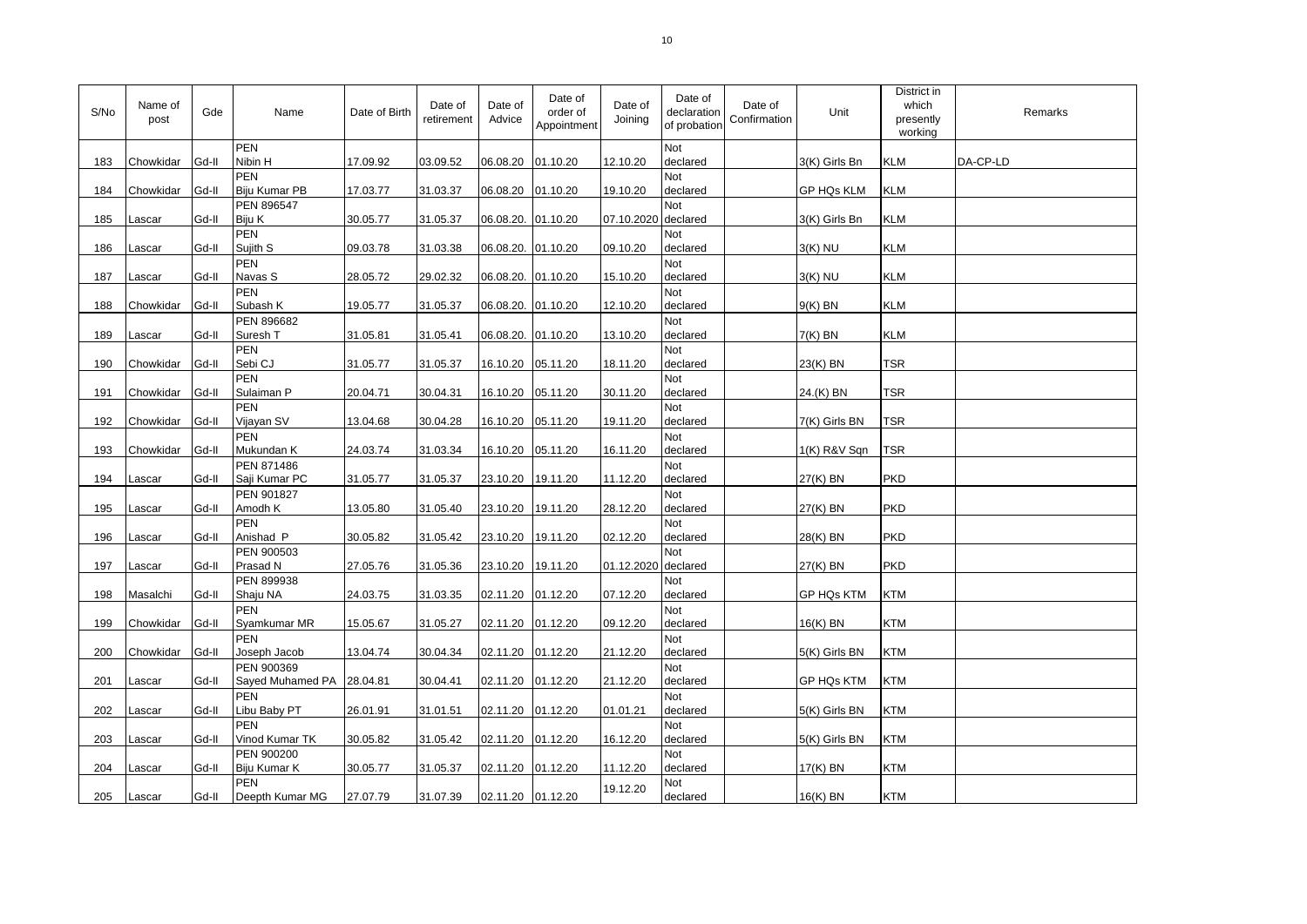| S/No | Name of<br>post | Gde   | Name                               | Date of Birth | Date of<br>retirement | Date of<br>Advice  | Date of<br>order of<br>Appointment | Date of<br>Joining | Date of<br>declaration<br>of probation | Date of<br>Confirmation | Unit             | District in<br>which<br>presently<br>working | Remarks                                         |
|------|-----------------|-------|------------------------------------|---------------|-----------------------|--------------------|------------------------------------|--------------------|----------------------------------------|-------------------------|------------------|----------------------------------------------|-------------------------------------------------|
| 206  | Lascar          | Gd-II | <b>PEN</b><br>Lovemon PA           | 24.05.71      | 31.05.31              | 02.11.20           | 01.12.20                           | 08.12.20           | Not<br>declared                        |                         | 16(K)BN          | <b>KTM</b>                                   |                                                 |
| 207  | Lascar          | Gd-II | <b>PFN</b><br>Unnikrishna pillai P | 02.01.79      | 31.01.39              | 19.11.20 23.12.20  |                                    | 07.01.21           |                                        |                         | 15(K) BN         | <b>PTA</b>                                   |                                                 |
| 208  | Lascar          | Gd-II | <b>PFN</b><br>Arun Kumar U         | 01.06.78      | 30.06.38              | 19.11.20 23.12.20  |                                    | 04.01.21           |                                        |                         | 14(K) BN         | <b>PTA</b>                                   |                                                 |
| 209  | Chowkidar       | Gd-II | <b>PEN</b><br>Bijukumar M A        | 01.05.70      | 30.04.30              | 19.11.20. 23.12.20 |                                    | 04.01.21           |                                        |                         | 15(K) BN         | <b>PTA</b>                                   |                                                 |
| 210  | Lascar          | Gd-II | <b>PEN</b><br>Shanavas A           | 16.04.83      | 30.04.43              | 19.11.20 23.12.20  |                                    | 06.01.21           |                                        |                         | 15(K) BN         | <b>PTA</b>                                   |                                                 |
| 211  | Lascar          | Gd-II | <b>PEN</b><br>Ratnakumar C         | 26.05.76      | 31.05.36              | 19.11.20           | 23.12.20.                          | 06.01.21           |                                        |                         | 15(K) BN         | <b>PTA</b>                                   |                                                 |
| 212  | Lascar          | Gd-II | PEN 754075<br>Jayamon C            | 12.05.75      | 31.05.35              | 25.06.15           | 04.08.15                           | 12.08.15           | Not<br>declared                        |                         | 3(K) Girls BN    | <b>KLM</b>                                   | IDT from 30(K) Bn NCC KKD<br>wef 21.01.2021     |
| 213  | Lascar          | Gd-II | PEN 755903<br>Sathiapalan KM       | 22.03.67      | 31.03.27              | 06.07.15           | 01.09.15                           | 17.09.15           | 17.09.16                               | 17.09.15                | 30.(K) BN        | <b>KKD</b>                                   | IDT from 3(K) Air Sqn NCC EKM<br>wef 02.02.2021 |
| 214  | Lascar          | Gd-II | PEN 756105<br>Peethambharan P      | 20.06.74      | 30.06.34              | 06.07.15           | 01.09.15                           | 10.09.15           | 10.09.16                               | 10.09.15                | <b>NCC Dte</b>   | <b>TVM</b>                                   | <b>IDT from GP HQ EKM</b><br>wef 03.02.2021     |
| 215  | OA              | Gd-II | PEN 764473<br>Joseph VV            | 13.04.72      | 30.04.32              | 08.12.15           | 29.12.15                           | 13.01.16           | 13.01.17                               | 13.01.16                | NCC Dte          | <b>TVM</b>                                   | <b>IDT from GP HQ EKM</b><br>wef 03.02.2021     |
| 216  | Lascar          | Gd-II | PEN 763919<br>Prathapachandran S   | 20.03.67      | 31.03.27              | 07.12.15           | 29.12.15                           | 14.01.16           | 14.01.17                               | 14.01.16                | 2 (K) Bn         | <b>TVM</b>                                   | IDT from 22(K) BN NCC, EKM<br>wef 04.02.2021    |
| 217  | Lascar          | Gd-II | PEN 751604<br>Nassar TK            | 23.03.68      | 31.03.28              | 25.05.15           | 25.06.15                           | 10.07.15           | 10.07.16                               | 10.07.15                | 28 (K) Bn        | <b>PKD</b>                                   | IDT from 22(K) BN NCC EKM<br>wef 05.02.2021     |
| 218  | Lascar          | Gd-II | PEN 759875<br>Varugeese CP         | 22.12.64      | 31.12.24              | 21.08.15           | 05.10.15                           | 29.10.15           | 29.10.16                               | 29.10.15                | <b>GP HQ EKM</b> | <b>EKM</b>                                   | IDT from 3(K) NU NCC, KLM<br>wef 05.02.2021     |
| 219  | Lascar          | Gd-II | <b>PEN</b><br>Radhakrishnan K V    | 09.05.78      | 31.05.38              | 07.12.20           | 23.12.20                           | 06.02.21           |                                        |                         | 29(K) BN         | <b>MLP</b>                                   |                                                 |
| 220  | Lascar          | Gd-II | <b>PEN</b><br>Santhosh G           | 15.05.70      | 31.05.30              | 28.12.20           | 19.01.21                           | 27.01.21           |                                        |                         | $7(K)$ BN        | <b>KLM</b>                                   |                                                 |
| 221  | Chowkidar       | Gd-II | PEN 909195<br>Dipu John            | 29.09.76      | 30.09.36              | 28.12.20           | 25.01.21                           | 01.03.21           |                                        |                         | <b>NCC Dte</b>   | <b>TVM</b>                                   | HQ vacancy                                      |
| 222  | Lascar          | Gd-II | <b>PEN</b><br>Manoj S              | 30.05.75      | 31.05.35              | 28.12.20 19.01.21  |                                    | 25.01.21           |                                        |                         | $9(K)$ BN        | <b>KLM</b>                                   |                                                 |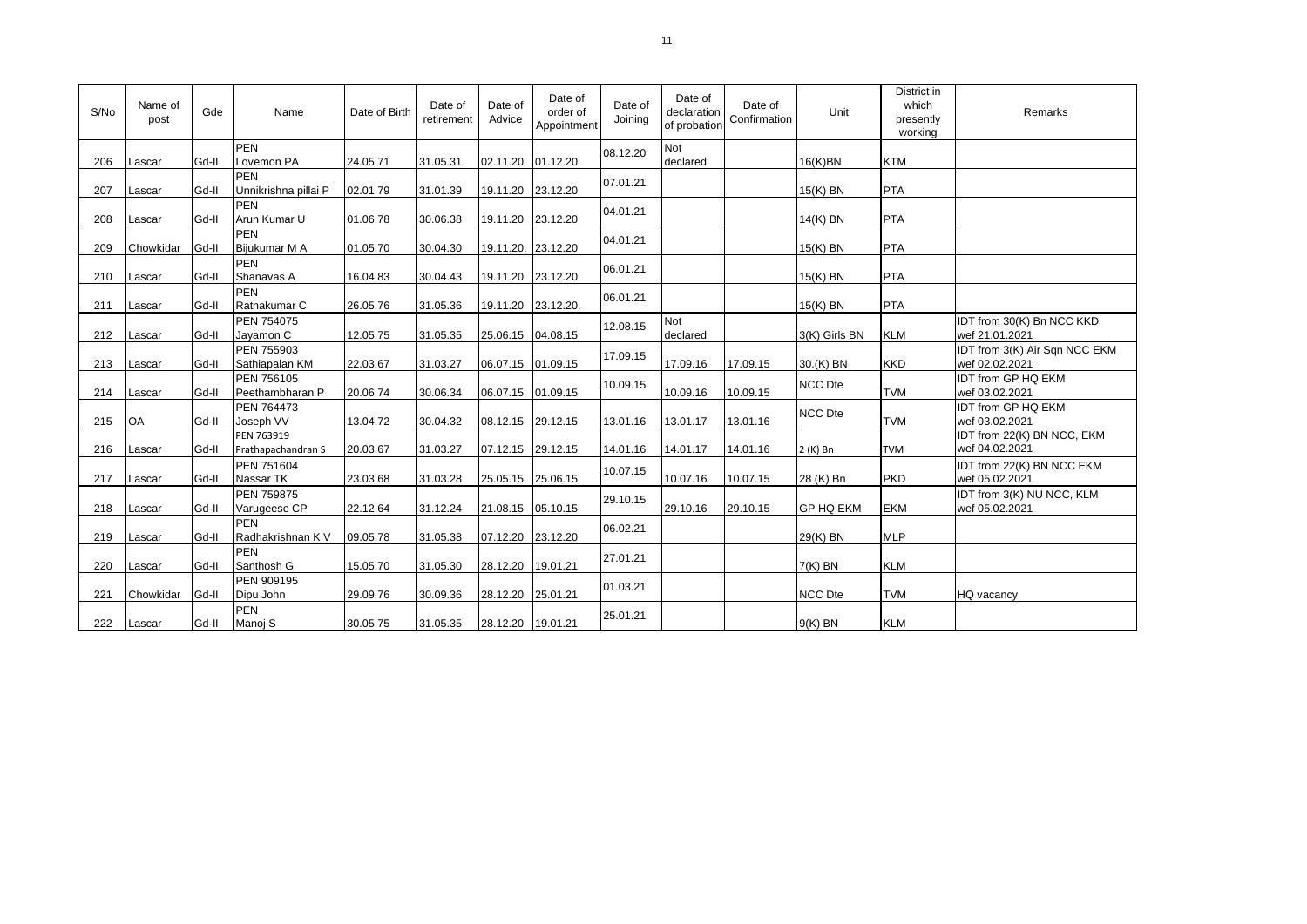| S/No | Name of<br>post | Gde   | Name                         | Date of Birth | Date of<br>retirement | Date of<br>Advice | Date of<br>order of<br>Appointment | Date of<br>Joining | Date of<br>declaration<br>of probation | Date of<br>Confirmation | Unit             | District in<br>which<br>presently<br>working | Remarks |
|------|-----------------|-------|------------------------------|---------------|-----------------------|-------------------|------------------------------------|--------------------|----------------------------------------|-------------------------|------------------|----------------------------------------------|---------|
| 223  | .ascar          | Gd-II | <b>PEN</b><br>Surendran P    | 06.03.76      | 31.03.36              | 28.12.20          | 25.01.21                           | 17.02.21           |                                        |                         | 31(K) BN         | <b>KNR</b>                                   |         |
| 224  | Lascar          | Gd-II | <b>PEN</b><br>Jayakumar V    | 15.05.70      | 31.05.30              | 28.12.20          | 19.01.21                           | 01.02.21           |                                        |                         | $7(K)$ BN        | <b>KLM</b>                                   |         |
| 225  | Lascar          | Gd-II | PEN<br>Sreejith Aniyeri      | 09.05.78      | 31.05.38              | 28.12.20          | 25.01.21                           | 05.02.21           |                                        |                         | 1(K) Arty Bty    | <b>KNR</b>                                   |         |
| 226  | Lascar          | Gd-II | PEN<br>Saji B                | 25.05.74      | 31.05.34              | 28.12.20          | 19.01.21                           | 25.01.21           |                                        |                         | 3(K) Girls Bn    | KLM                                          |         |
| 227  | Lascar          | Gd-II | <b>PEN</b><br>Pramod KV      | 02.05.77      | 31.05.37              | 28.12.20          | 25.01.21                           | 04.02.21           |                                        |                         | 32(K) BN         | <b>KNR</b>                                   |         |
| 228  | Lascar          | Gd-II | <b>PEN</b><br>Amarjith CV    | 26.05.71      | 31.05.31              | 28.12.20 25.01.21 |                                    | 05.02.21           |                                        |                         | 1(K) Arty Bty    | <b>KNR</b>                                   |         |
| 229  | Chowkidar       | Gd-II | PEN<br>Nishanth H            | 27.05.84      | 31.05.44              | 28.12.20          | 19.01.21                           | 27.01.21           |                                        |                         | <b>GP HQ KLM</b> | <b>KLM</b>                                   |         |
| 230  | Lascar          | Gd-II | <b>PEN</b><br>Pradeepan K    | 04.01.76      | 31.01.36              | 28.12.20          | 25.01.21                           | 04.02.21           |                                        |                         | 32(K) BN         | <b>KNR</b>                                   |         |
| 231  | Lascar          | Gd-II | <b>PEN</b><br>Manoj Kumar K  | 22.05.71      | 31.05.31              | 28.12.20          | 25.01.21                           | 01.02.21           |                                        |                         | 31(K) BN         | <b>KNR</b>                                   |         |
| 232  | Chowkidar       | Gd-II | <b>PEN</b><br>Pavithran TV   | 01.04.70      | 31.03.30              | 28.12.20          | 25.01.21                           | 05.02.21           |                                        |                         | 1(K) Arty Bty    | <b>KNR</b>                                   |         |
| 233  | Chowkidar       | Gd-II | Shinod Bhanu<br>Kodoth       | 30.05.80      | 31.05.40              | 28.12.20          | 25.01.21                           | 09.03.21           |                                        |                         | 32(K) BN         | <b>KNR</b>                                   |         |
| 234  | Masalchi        | Gd-II | <b>PEN</b><br>Raji N         | 25.04.70      | 30.04.30              | 30.12.20          | 19.01.21                           | 27.01.21           |                                        |                         | HP HQ KLM        | <b>KLM</b>                                   |         |
| 235  | Lascar          | Gd-II | <b>PEN</b><br>Gopa Kumar S   | 29.05.75      | 31.05.35              | 07.01.21          | 16.02.21                           | 24.02.21           |                                        |                         | 15(K) BN         | <b>PTA</b>                                   |         |
| 236  | Lascar          | Gd-II | <b>PEN</b><br>Sreeraj S R    | 26.10.80      | 31.10.40              | 11.01.21          | 11.02.21                           | 25.02.21           |                                        |                         | 3(K) Girls Bn    | KLM                                          |         |
| 237  | Lascar          | Gd-II | <b>PEN</b><br>Rajesh T R     | 30.05.74      | 31.05.34              | 13.01.21          | 22.02.21                           | 01.03.21           |                                        |                         | 17(K) BN         | <b>KTM</b>                                   |         |
| 238  | Lascar          | Gd-II | PEN 904225<br>Balaram K K    | 22.04.75      | 30.04.35              | 13.01.21          | 10.02.21                           | 22.02.21           |                                        |                         | 29(K) BN         | <b>MLP</b>                                   |         |
| 239  | Lascar          | Gd-II | PEN<br><b>Benson Paul</b>    | 22.05.74      | 31.05.34              | 13.01.21          | 22.02.21                           | 05.03.21           |                                        |                         | 16(K) BN         | <b>KTM</b>                                   |         |
| 240  | Lascar          | Gd-II | <b>PEN</b><br>Prasanth P P   | 30.05.81      | 31.05.41              | 16.01.21          | 08.02.21                           | 16.02.21           |                                        |                         | 32(K) BN         | <b>KNR</b>                                   |         |
| 241  | Lascar          | Gd-II | PEN<br>Krishnadas K K        | 23.02.72      | 29.02.32              | 28.01.21          | 18.02.21                           | 24.02.21           |                                        |                         | 28(K) BN         | <b>PKD</b>                                   |         |
| 242  | Chowkidar       | Gd-II | <b>PEN</b><br>Manosh Mathew  | 20.01.79      | 31.01.39              | 09.02.21          | 13.03.21                           | 19.03.21           |                                        |                         | 5(K) NU NCC      | <b>KTM</b>                                   |         |
| 243  | OA              | Gd-II | <b>PEN</b><br>Anil Kumar V   | 30.05.82      | 31.05.42              | 09.02.21          | 08.03.21                           | 15.03.21           |                                        |                         | 1(K) Air Sqn     | <b>TVM</b>                                   |         |
| 244  | Lascar          | Gd-II | <b>PEN</b><br>Sasikumar K P  | 30.05.73      | 31.05.33              | 09.02.21          | 08.03.21                           | 18.03.21           |                                        |                         | 1(K) Girls BN    | <b>TVM</b>                                   |         |
| 245  | .ascar          | Gd-II | <b>PEN</b><br>Sunil Kumar BS | 31.05.69      | 31.05.29              | 09.02.21          | 08.03.21                           | 22.03.21           |                                        |                         | SS Coy NCC       | TVM                                          |         |
| 246  | Lascar          | Gd-II | PEN<br>Prasanth P            | 04.04.82      | 30.04.42              | 09.02.21 08.03.21 |                                    | 17.03.21           |                                        |                         | $1(K)$ NU NCC    | <b>TVM</b>                                   |         |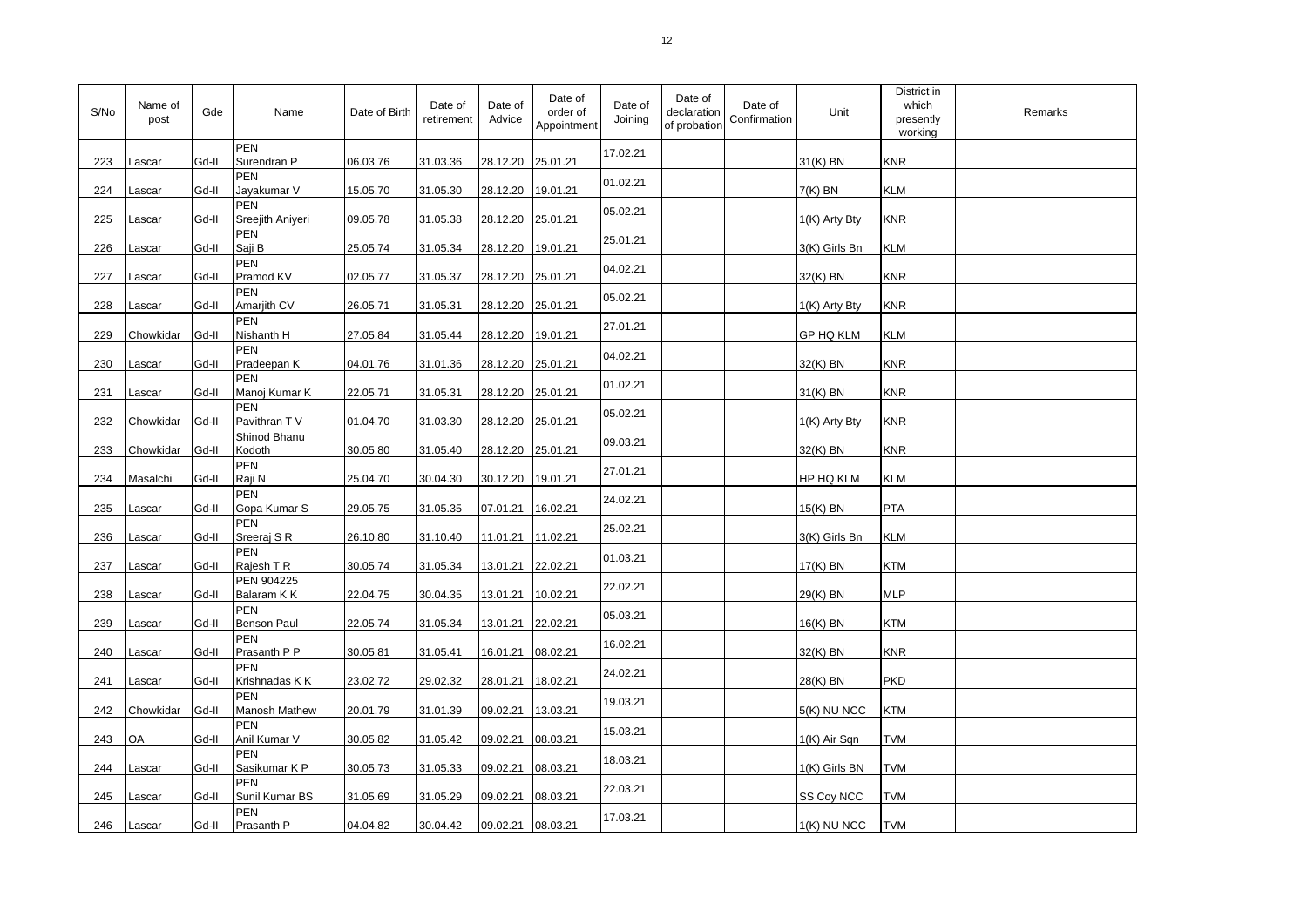| S/No | Name of<br>post | Gde   | Name                                             | Date of Birth | Date of<br>retirement | Date of<br>Advice | Date of<br>order of<br>Appointment | Date of<br>Joining | Date of<br>declaration<br>of probation | Date of<br>Confirmation | Unit             | District in<br>which<br>presently<br>working | Remarks    |
|------|-----------------|-------|--------------------------------------------------|---------------|-----------------------|-------------------|------------------------------------|--------------------|----------------------------------------|-------------------------|------------------|----------------------------------------------|------------|
| 247  | Lascar          | Gd-II | Gopala Krishnan Nair<br>Κ                        | 10.05.69      | 31.05.29              | 09.02.21          | 08.03.21                           | 19.03.21           |                                        |                         | $2(K)$ BN        | <b>TVM</b>                                   |            |
| 248  | Lascar          | Gd-II | PEN<br>Manoj U K                                 | 23.02.82      | 28.02.42              | 09.02.21          | 08.03.21                           | 12.03.21           |                                        |                         | $2(K)$ BN        | <b>TVM</b>                                   |            |
| 249  | Lascar          | Gd-II | <b>PEN</b><br>Binumon Y C                        | 31.05.77      | 31.05.37              | 09.02.21          | 08.03.21                           | 17.03.21           |                                        |                         | 1(K) NU NCC      | <b>TVM</b>                                   |            |
| 250  | Lascar          | Gd-II | <b>PEN</b><br>Anil Kumar D                       | 16.05.75      | 31.05.35              | 09.02.21          | 08.03.21                           | 15.03.21           |                                        |                         | 1(K) NU NCC      | <b>TVM</b>                                   |            |
| 251  | Lascar          | Gd-II | <b>PEN</b><br>Anoop S Nair                       | 29.01.78      | 31.01.38              | 09.02.21          | 08.03.21                           | 15.03.21           |                                        |                         | <b>GP HQ TVM</b> | <b>TVM</b>                                   |            |
| 252  | Lascar          | Gd-II | <b>PEN</b><br>Vinod R                            | 15.05.78      | 31.05.38              | 09.02.21          | 08.03.21                           | 15.03.21           |                                        |                         | $3(K)$ BN        | <b>TVM</b>                                   |            |
| 253  | Lascar          | Gd-II | <b>PEN</b><br><b>Mohamed Afthab</b><br>Hussain A | 28.11.81      | 30.11.41              | 09.02.21          | 08.03.21                           | 23.03.21           |                                        |                         | 1(K) Air Sqn     | <b>TVM</b>                                   |            |
| 254  | Masalchi        | Gd-II | <b>PEN</b><br>Simish V                           | 13.06.77      | 30.06.37              | 09.02.21          | 08.03.21                           | 12.03.21           |                                        |                         | <b>GP HQ TVM</b> | <b>TVM</b>                                   |            |
| 255  | Lascar          | Gd-II | <b>PEN</b><br>Anoop MV                           | 30.05.81      | 31.05.41              | 09.02.21          | 08.03.21                           | 15.03.21           |                                        |                         | <b>GP HQ TVM</b> | <b>TVM</b>                                   |            |
| 256  | Lascar          | Gd-II | <b>PFN</b><br>Saju M Edison                      | 05.05.78      | 31.05.38              | 09.02.21          | 08.03.21                           | 17.03.21           |                                        |                         | $2(K)$ BN        | <b>TVM</b>                                   |            |
| 257  | Lascar          | Gd-II | <b>PEN</b><br>Deebu <sub>R</sub>                 | 18.05.82      | 31.05.42              | 09.02.21          | 08.03.21                           | 15.03.21           |                                        |                         | $2(K)$ BN        | <b>TVM</b>                                   |            |
| 258  | Lascar          | Gd-II | PEN 872035<br>Satheesh Kumar P                   | 30.05.72      | 31.05.32              | 09.02.21          | 08.03.21                           | 18.03.21           |                                        |                         | 1(K) Girls BN    | <b>TVM</b>                                   |            |
| 259  | Chowkidar       | Gd-II | <b>PEN</b><br>Sajeev Kumar S                     | 01.04.70      | 31.03.30              | 09.02.21          | 08.03.21                           | 15.03.21           |                                        |                         | $2(K)$ BN        | <b>TVM</b>                                   |            |
| 260  | Lascar          | Gd-II | <b>PEN</b><br>Sunil Kumar S                      | 21.04.77      | 30.04.37              | 09.02.21          | 08.03.21                           | 15.03.21           |                                        |                         | 1(K) Air Sqn     | <b>TVM</b>                                   |            |
| 261  | Lascar          | Gd-II | <b>PEN</b><br>Jagath G                           | 20.05.83      | 31.05.43              | 09.02.21          | 08.03.21                           | 17.03.21           |                                        |                         | 1(K) NU NCC      | <b>TVM</b>                                   |            |
| 262  | Lascar          | Gd-II | <b>PEN</b><br>Rilesh T K                         | 28.12.79      | 31.12.39              | 06.03.21          | 16.04.21                           | 29.04.21           |                                        |                         | <b>GP HQ KKD</b> | <b>KKD</b>                                   | HQ vacancy |
| 263  | Chowkidar       | Gd-II | <b>PEN</b><br>Suresh Babu T M                    | 20.05.78      | 31.05.38              | 06.03.21          | 16.04.21                           | 26.04.21           |                                        |                         | <b>GP HQ KKD</b> | <b>KKD</b>                                   |            |
| 264  | Chowkidar       | Gd-II | <b>PEN</b><br>Ranjith P                          | 15.05.81      | 31.05.41              | 06.03.21          | 16.04.21                           | 07.05.21           |                                        |                         | 30(K) BN         | <b>KKD</b>                                   |            |
| 265  | Chowkidar       | Gd-II | <b>PEN</b><br>Sameer P P                         | 22.05.76      | 31.05.36              | 06.03.21 16.04.21 |                                    | 01.06.21           |                                        |                         | 9(K) Girls BN    | <b>KKD</b>                                   |            |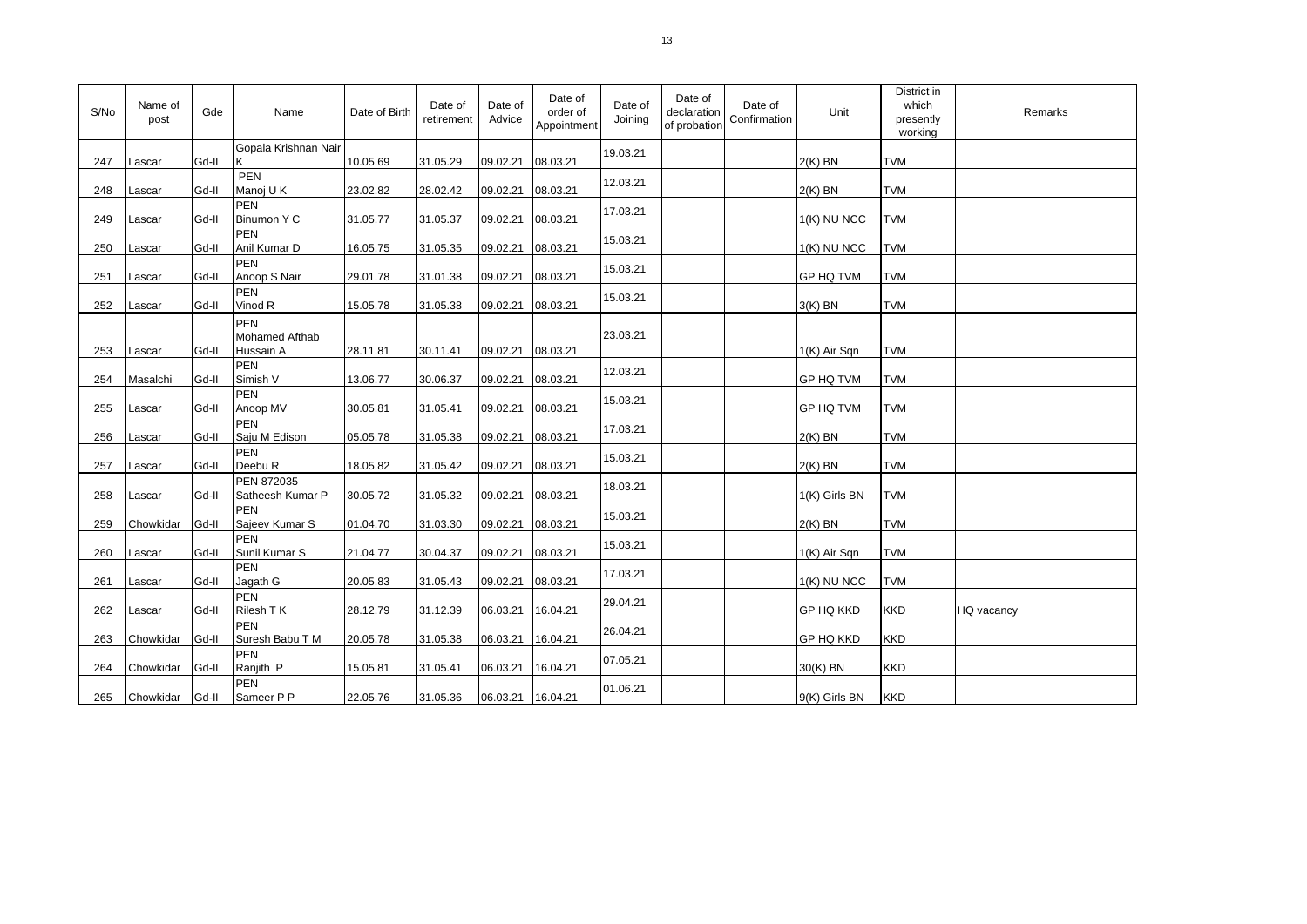| S/No | Name of<br>post | Gde   | Name                             | Date of Birth | Date of<br>retirement | Date of<br>Advice  | Date of<br>order of<br>Appointment | Date of<br>Joining | Date of<br>declaration<br>of probation | Date of<br>Confirmation | Unit                          | District in<br>which<br>presently<br>working | Remarks |
|------|-----------------|-------|----------------------------------|---------------|-----------------------|--------------------|------------------------------------|--------------------|----------------------------------------|-------------------------|-------------------------------|----------------------------------------------|---------|
| 266  | Chowkidar       | Gd-II | PEN<br>Babu N                    | 15.04.76      | 30.04.36              | 06.03.21           | 16.04.21                           | 28.04.21           |                                        |                         | 9(K) NU NCC                   | <b>KKD</b>                                   |         |
| 267  | Lascar          | Gd-II | PEN<br>Manoj KT                  | 18.05.68      | 31.05.28              | 06.03.21           | 16.04.21                           | 27.04.21           |                                        |                         | 9(K) Girls BN                 | <b>KKD</b>                                   |         |
| 268  | Lascar          | Gd-II | PEN<br>Ashraf M P                | 01.05.75      | 30.04.35              | 06.03.21           | 16.04.21                           | 27.04.21           |                                        |                         | 9(K) Girls BN                 | <b>KKD</b>                                   |         |
| 269  | Lascar          | Gd-II | PEN<br>Sudheer <sub>R</sub>      | 05.04.76      | 30.04.36              | 08.03.21           | 30.03.21                           | 15.04.21           |                                        |                         | 3(K) NU NCC                   | <b>KLM</b>                                   |         |
| 270  | Chowkidar       | Gd-II | PEN<br>Suresh R                  | 01.05.76      | 30.04.36              | 19.03.21           | 21.04.21                           | 06.05.21           |                                        |                         | $10(K)$ BN                    | <b>ALP</b>                                   |         |
| 271  | Chowkidar       | Gd-II | PEN<br>Shaimon M                 | 02.05.80      | 31.05.40              | 19.03.21           | 21.04.21                           | 06.05.21           |                                        |                         | $11(K)$ BN                    | <b>ALP</b>                                   |         |
| 272  | Lascar          | Gd-II | <b>PEN</b><br>Sajikumar S        | 30.05.80      | 31.05.40              | 19.03.21           | 21.04.21                           | 07.05.21           |                                        |                         | 8(K) BN                       | <b>ALP</b>                                   |         |
| 273  | Lascar          | Gd-II | PEN<br>Suresh Kumar R            | 28.05.69      | 31.05.29              | 19.03.21           | 21.04.21                           | 06.05.21           |                                        |                         | $1(K)$ Girls $(I)$<br>Coy NCC | <b>ALP</b>                                   |         |
| 274  | Lascar          | Gd-II | <b>PEN</b><br>Antony David Raj C | 30.05.76      | 31.05.36              | 30.03.21           | 21.04.21                           | 07.05.21           |                                        |                         | 1(K) Arty Bty                 | <b>KNR</b>                                   |         |
| 275  | OA              | Gd-II | PEN<br>Satheesh Kumar K          | 31.05.78      | 31.05.38              | 08.04.21           | 03.05.21                           | 06.05.21           |                                        |                         | 5 (K) NU NCC                  | <b>KTM</b>                                   |         |
| 276  | Chowkidar       | Gd-II | PEN<br>Anil Kumar N K            | 20.02.69      | 28.02.29              | 20.04.21           | 07.05.21                           | 10.06.21           |                                        |                         | <b>GP HQ KTM</b>              | <b>KTM</b>                                   |         |
| 277  | Lascar          | Gd-II | PEN<br>Shanoj M N                | 08.03.83      | 31.03.43              | 20.04.21           | 09.06.21                           | 22.06.21           |                                        |                         | 7 (K) Girls BN                | <b>TSR</b>                                   |         |
| 278  | Chowkidar       | Gd-II | PEN<br>Rajeev K                  | 28.05.77      | 31.05.37              | 05.05.21           | 28.06.21                           | 07.07.21           |                                        |                         | $7(K)$ BN                     | <b>KLM</b>                                   |         |
| 279  | Lascar          | Gd-II | <b>PEN</b><br>Shanavas S         | 20.05.75      | 31.05.35              | 05.05.21           | 28.06.21                           | 05.07.21           |                                        |                         | 3(K) NU NCC                   | <b>KLM</b>                                   |         |
| 280  | Chowkidar       | Gd-II | PEN<br>Lejeesh Kumar P           | 07.05.76      | 31.05.36              | 07.05.21           | 05.07.21                           | 16.07.21           |                                        |                         | 21(K) BN                      | <b>EKM</b>                                   |         |
| 281  | Chowkidar       | Gd-II | PEN<br>Saji PA                   | 28.05.77      | 31.05.37              | 07.05.21           | 05.07.21                           | 12.07.21           |                                        |                         | 3(K) Air Sqn                  | <b>EKM</b>                                   |         |
| 282  | Chowkidar       | Gd-II | <b>PEN</b><br>Shanoj V S         | 21.04.75      | 30.04.35              | 07.05.21           | 05.07.21                           | 12.07.21           |                                        |                         | <b>GP HQ EKM</b>              | <b>EKM</b>                                   |         |
| 283  | Chowkidar       | Gd-II | PEN<br>Hameed M A                | 21.05.71      | 31.05.31              | 07.05.21           | 05.07.21                           | 14.07.21           |                                        |                         | 22 (K) BN                     | EKM                                          |         |
| 284  | Lascar          | Gd-II | <b>PEN</b><br>Johnson TD         | 20.04.76      | 30.04.36              | 07.05.21           | 05.07.21                           | 15.07.21           |                                        |                         | 3(K) Air Sqn                  | <b>EKM</b>                                   |         |
| 285  | Masalchi        | Gd-II | PEN<br>Muraleedharan KR 10.05.69 |               | 31.05.29              | 07.05.21  05.07.21 |                                    | 15.07.21           |                                        |                         | <b>GP HQ EKM</b>              | <b>EKM</b>                                   |         |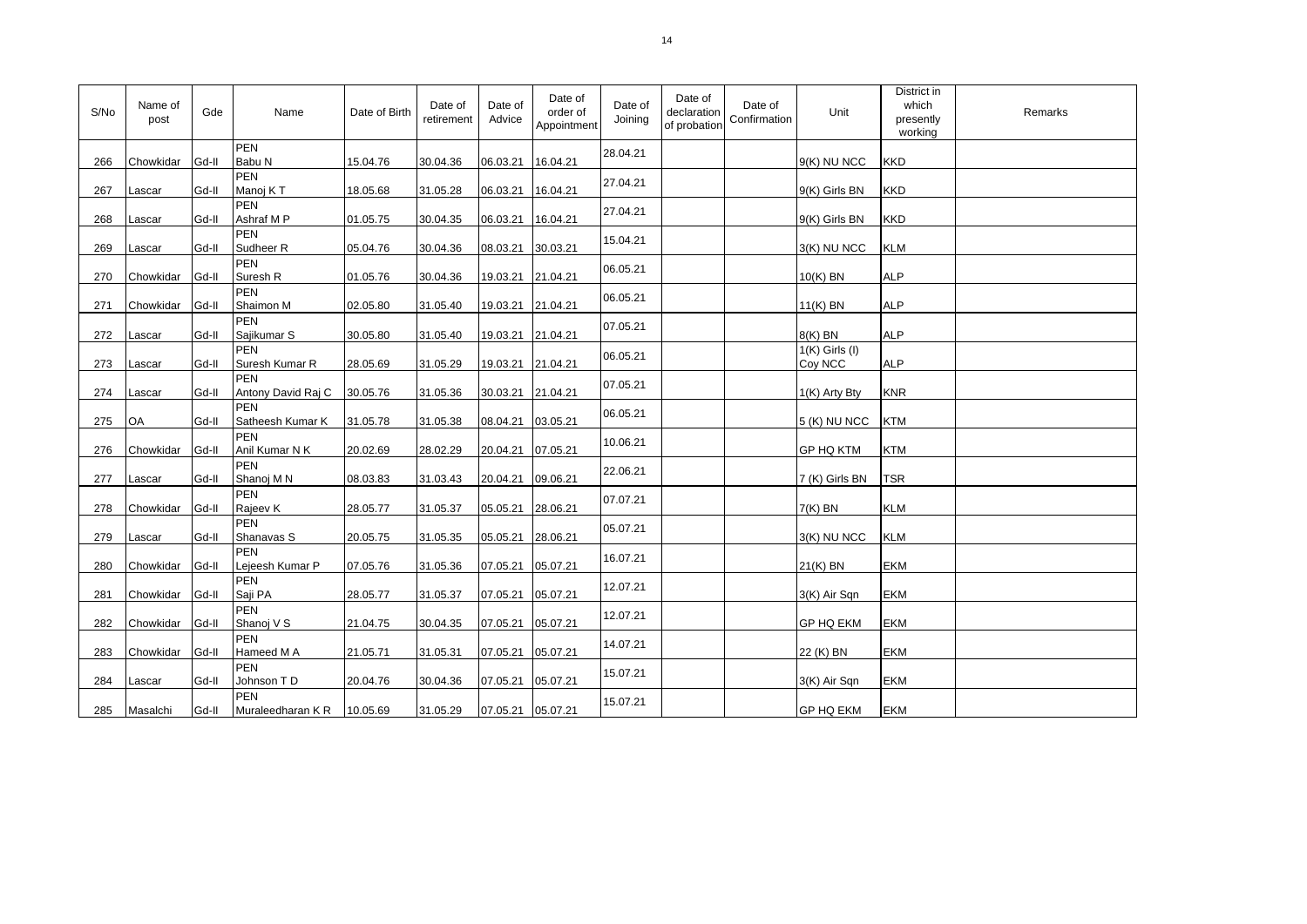| S/No | Name of<br>post | Gde   | Name                               | Date of Birth | Date of<br>retirement | Date of<br>Advice | Date of<br>order of<br>Appointment | Date of<br>Joining | Date of<br>declaration<br>of probation | Date of<br>Confirmation | Unit              | District in<br>which<br>presently<br>working | Remarks                                     |
|------|-----------------|-------|------------------------------------|---------------|-----------------------|-------------------|------------------------------------|--------------------|----------------------------------------|-------------------------|-------------------|----------------------------------------------|---------------------------------------------|
| 286  | Lascar          | Gd-II | PEN<br>Sunny John                  | 02.03.71      | 31.03.31              | 07.05.21          | 05.07.21                           | 12.07.21           |                                        |                         | $21(K)$ BN        | EKM                                          |                                             |
| 287  | Lascar          | Gd-II | <b>PEN</b><br>Sudheer Kumar P C    | 30.05.74      | 31.05.34              | 07.05.21          | 05.07.21                           | 14.07.21           |                                        |                         | 7 (K) NU NCC      | EKM                                          |                                             |
| 288  | Lascar          | Gd-II | PEN<br>Prinu Varghese              | 28.05.80      | 31.05.40              | 07.05.21          | 05.07.21                           | 12.07.21           |                                        |                         | 3(K) Air Sqn      | <b>EKM</b>                                   |                                             |
| 289  | Lascar          | Gd-II | <b>PEN</b><br>Jaffer U M           | 20.05.82      | 31.05.42              | 07.05.21          | 05.07.21                           | 20.07.21           |                                        |                         | 22 (K) BN         | <b>EKM</b>                                   |                                             |
| 290  | Lascar          | Gd-II | PEN<br>Jiju M F                    | 20.03.71      | 31.03.31              | 07.05.21          | 05.07.21                           | 15.07.21           |                                        |                         | 22 (K) BN         | EKM                                          |                                             |
| 291  | Lascar          | Gd-II | PEN 839518<br>Padmakumar S         | 25.04.80      | 30.04.40              | 07.05.21          | 13.07.21                           | 20.07.21           |                                        |                         | <b>NCC Dte</b>    | <b>TVM</b>                                   | HQ vacancy                                  |
| 292  | OA              | Gd-II | PEN<br>Sandeep Kumar K             | 20.04.83      | 30.04.43              | 02.06.21          | 28.06.21                           | 05.07.21           |                                        |                         | <b>GP HQ KTM</b>  | <b>KTM</b>                                   |                                             |
| 293  | Lascar          | Gd-II | Shameer K M                        | 24.10.76      | 31.10.36              | 10.06.21          | 29.06.21                           | 09.07.21           |                                        |                         | 24 (K) BN         | <b>TSR</b>                                   |                                             |
| 294  | Lascar          | Gd-II | Paulson P G                        | 10.01.70      | 31.01.30              | 10.06.21          | 29.06.21                           | 06.07.21           |                                        |                         | 1(K) R&V Sqn      | <b>TSR</b>                                   |                                             |
| 295  | OA              | Gd-II | Koshy Y                            | 15.05.76      | 31.05.36              | 11.06.21          | 13.07.21                           | 19.07.21           |                                        |                         | $7(K)$ BN         | <b>KLM</b>                                   |                                             |
| 296  | OA              | Gd-II | <b>PEN 775587</b><br>Vijayan TK    | 07.05.64      | 31.05.24              | 25.04.16          | 26.05.16                           | 14.06.16           | 08.08.17                               | 14.06.16                | <b>GP HQs KKD</b> | <b>KKD</b>                                   | IDT from 17(K) BN KTM<br>wef<br>06.08.2021  |
| 297  | Lascar          | Gd-II | PEN<br>Bijeesh U K                 | 04.05.79      | 31.05.39              | 10.06.21          | 26.07.21                           | 11.08.21           |                                        |                         | 9(K) Girls BN     | <b>KKD</b>                                   |                                             |
| 298  | Lascar          | Gd-II | PEN<br>Noushad U                   | 23.04.75      | 30.04.35              | 06.07.21          | 02.08.21                           | 09.08.21           |                                        |                         | 10 (K) BN         | <b>ALP</b>                                   |                                             |
| 299  | Lascar          | Gd-II | PEN<br>Mani TV                     | 20.04.78      | 30.04.38              | 06.07.21          | 02.08.21                           | 11.08.21           |                                        |                         | $9(K)$ NU NCC     | <b>KKD</b>                                   |                                             |
| 300  | Lascar          | Gd-II | <b>PEN 774398</b><br>Chandradas DB | 20.05.67      | 31.05.27              | 29.04.16          | 25.05.16                           | 09.06.16           | 09.06.17                               |                         | $2(K)$ BN         | <b>TVM</b>                                   | IDT from 16(K) BN NCC KTM wef<br>13.08.2021 |
| 301  | Lascar          | Gd-II | <b>PEN</b><br>Sangeeth S R         | 20.05.82.     | 31.05.42              | 20.07.21          | 16.08.21                           | 25.08.21           |                                        |                         | 1 (K) BN          | <b>TVM</b>                                   |                                             |
| 302  | Lascar          | Gd-II | Radhakrishnan Nair<br>ΤK           | 30.05.73      | 31.05.33              | 20.07.21          | 16.08.21                           | 25.08.21           |                                        |                         | 1 (K) Girls BN    | <b>TVM</b>                                   |                                             |
| 303  | Lascar          | Gd-II | PEN<br>Shamnad F                   | 25.05.78      | 31.05.38              | 20.07.21          | 16.08.21                           | 25.08.21           |                                        |                         | 1 (K) NU NCC      | <b>TVM</b>                                   |                                             |
| 304  | Chowkidar       | Gd-II | PEN<br>Aneesh Kumar A              | 25.02.84      | 31.05.44              | 20.07.21          | 16.08.21                           | 25.08.21           |                                        |                         | 1 (K) NU NCC      | <b>TVM</b>                                   |                                             |
| 305  | Lascar          | Gd-II | PEN<br>Vijaya Kumar M              | 07.04.69      | 30.04.29              | 20.07.21          | 16.08.21                           | 01.09.21           |                                        |                         | 1 (K) Air Sqn     | <b>TVM</b>                                   |                                             |
| 306  | Lascar          | Gd-II | PEN<br><b>Binu B</b>               | 16.09.76      | 30.09.36              | 20.07.21 16.08.21 |                                    | 26.08.21           |                                        |                         | 1 (K) Air Sqn     | <b>TVM</b>                                   |                                             |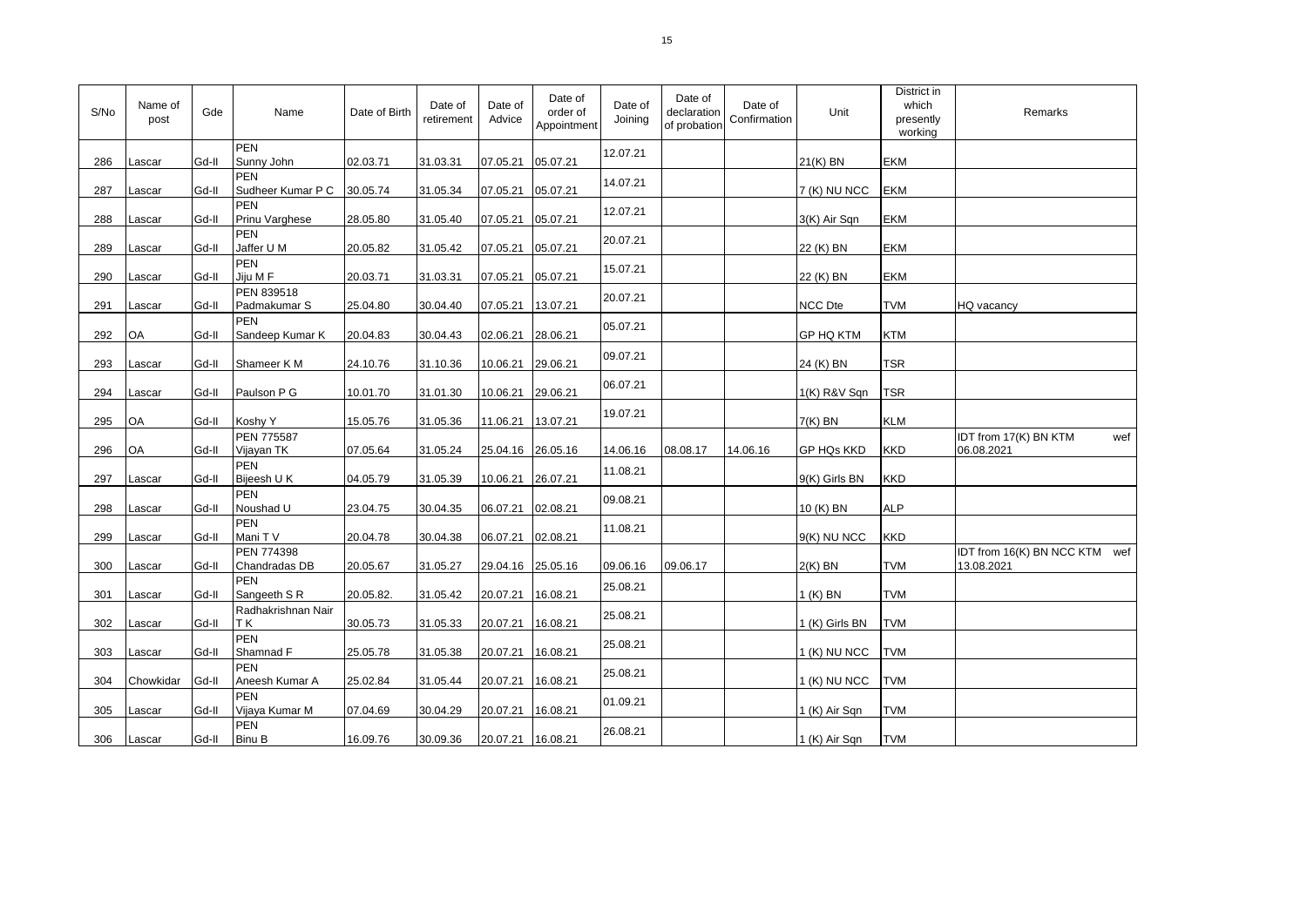| S/No | Name of<br>post | Gde   | Name                           | Date of Birth | Date of<br>retirement | Date of<br>Advice | Date of<br>order of<br>Appointment | Date of<br>Joining | Date of<br>declaration<br>of probation | Date of<br>Confirmation | Unit                   | District in<br>which<br>presently<br>working | Remarks                                             |
|------|-----------------|-------|--------------------------------|---------------|-----------------------|-------------------|------------------------------------|--------------------|----------------------------------------|-------------------------|------------------------|----------------------------------------------|-----------------------------------------------------|
| 307  | Lascar          | Gd-II | PEN 917307<br>Vimal Kumar K S  | 12.05.67      | 31.05.27              | 20.07.21          | 16.08.21                           | 26.08.21           |                                        |                         | 1 (K) Girls BN         | <b>TVM</b>                                   |                                                     |
| 308  | Lascar          | Gd-II | <b>PEN</b><br>Sivan Chettiar K | 12.05.69      | 31.05.29              | 20.07.21          | 16.08.21                           | 26.08.21           |                                        |                         | $1(K)$ BN              | <b>TVM</b>                                   |                                                     |
| 309  | Lascar          | Gd-II | <b>PEN</b><br>Amlaj M          | 01.01.70      | 31.12.29              | 20.07.21          | 16.08.21                           | 27.08.21           |                                        |                         | $1(K)$ Bn              | <b>TVM</b>                                   |                                                     |
| 310  | Lascar          | Gd-II | <b>PEN</b><br>Retna Pradeep P  | 16.05.77      | 31.05.37              | 20.07.21          | 16.08.21                           | 27.08.21           |                                        |                         | 1 (K) NU NCC           | <b>TVM</b>                                   |                                                     |
| 311  | Lascar          | Gd-II | <b>PEN</b><br>Pramod K         | 10.12.74      | 31.12.34              | 20.07.21          | 16.08.21                           | 01.09.21           |                                        |                         | 1(K) Air Sqn           | <b>TVM</b>                                   |                                                     |
| 312  | Chowkidar       | Gd-II | <b>PEN</b><br>Rajeevkumar G    | 20.05.78      | 31.05.38              | 26.07.21          | 19.08.21                           | 03.09.21           |                                        |                         | 1 (K) Girls (I)<br>Coy | <b>ALP</b>                                   |                                                     |
| 313  | Lascar          | Gd-II | Sreekumara Pillai S<br>R       | 30.05.78      | 31.05.38              | 26.07.21          | 19.08.21                           | 06.09.21           |                                        |                         | $10(K)$ BN             | <b>ALP</b>                                   |                                                     |
| 314  | Lascar          | Gd-II | <b>PEN</b><br>Anil Kumar B     | 25.05.74      | 31.05.34              | 26.07.21          | 19.08.21                           | 03.09.21           |                                        |                         | $11(K)$ BN             | <b>ALP</b>                                   |                                                     |
| 315  | Lascar          | Gd-II | <b>PEN</b><br>Renjeev KR       | 02.04.80      | 30.04.40              | 26.07.21          | 19.08.21                           | 02.09.21           |                                        |                         | 8(K) BN                | <b>ALP</b>                                   |                                                     |
| 316  | Masalchi        | Gd-II | <b>PEN</b><br>Gireesh Kumar O  | 10.04.75      | 30.04.35              | 29.07.21          | 31.08.21                           | 16.09.21           |                                        |                         | <b>GP HQ KKD</b>       | <b>KKD</b>                                   |                                                     |
| 317  | OA              | Gd-II | <b>PEN</b><br>Sebastian Joseph | 19.02.70      | 28.02.30              | 09.08.21          | 31.08.21                           | 09.09.21           |                                        |                         | 7 (K) NU NCC           | <b>EKM</b>                                   |                                                     |
| 318  | Lascar          | Gd-II | <b>PEN</b><br>Binil John D     | 27.05.78      | 31.05.38              | 10.08.21          | 16.09.21                           | 22.09.21           |                                        |                         | 15(K) BN               | <b>PTA</b>                                   |                                                     |
| 319  | Lascar          | Gd-II | <b>PEN</b><br>Venugopalan V    | 20.05.76      | 31.05.36              | 12.08.21          | 14.09.21                           | 23.09.21           |                                        |                         | 28(K) Bn               | <b>PKD</b>                                   |                                                     |
| 320  | Lascar          | Gd-II | <b>PEN</b><br>Sojan S          | 14.05.76      | 31.05.36              | 24.08.21          | 15.09.21                           | 28.09.21           |                                        |                         | 3(K) NU NCC            | <b>KLM</b>                                   |                                                     |
| 321  | OA              | Gd-II | <b>PEN</b><br>Prasanth R       | 10.04.84      | 30.04.44              | 24.08.21          | 15.09.21                           | 29.09.21           |                                        |                         | <b>GP HQ KLM</b>       | <b>KLM</b>                                   |                                                     |
| 322  | Lascar          | Gd-II | PEN 919974<br>Suresh Babu C T  | 25.05.78      | 31.05.38              | 26.08.21          | 16.09.21                           | 23.09.21           |                                        |                         | <b>NCC Dte</b>         | <b>KKD</b>                                   | <b>HQ</b> vacancy                                   |
| 323  | Chowkidar       | Gd-II | <b>PEN</b><br>Santhosh K Paul  | 25.05.75      | 31.05.35              | 01.09.21          | 21.09.21                           | 27.09.21           |                                        |                         | 18(K) BN               | <b>EKM</b>                                   |                                                     |
| 324  | OA              | Gd-II | PEN 792709<br>Saji TN          | 13.11.68      | 30.11.28              | 03.12.16 29.12.16 |                                    | 23.01.17           | 23.01.18                               |                         | 32(K) BN               | <b>KNR</b>                                   | DA-Ortho 40%. IDT from GP HQ<br>KKD wef 13.10.2021. |
| 325  | Lascar          | Gd-II | <b>PEN</b><br>Vijeesh P        | 25.05.77      | 31.05.37              | 20.09.21          | 04.10.21                           | 22.10.21           |                                        |                         | 30(K) BN               | <b>KKD</b>                                   |                                                     |
| 326  | Lascar          | Gd-II | <b>PEN</b><br>Sreejith P P     | 25.05.75      | 31.05.35              | 23.09.21 18.10.21 |                                    | 23.10.21           |                                        |                         | 30(K) BN               | <b>KKD</b>                                   | Spl Rect for ST only.                               |